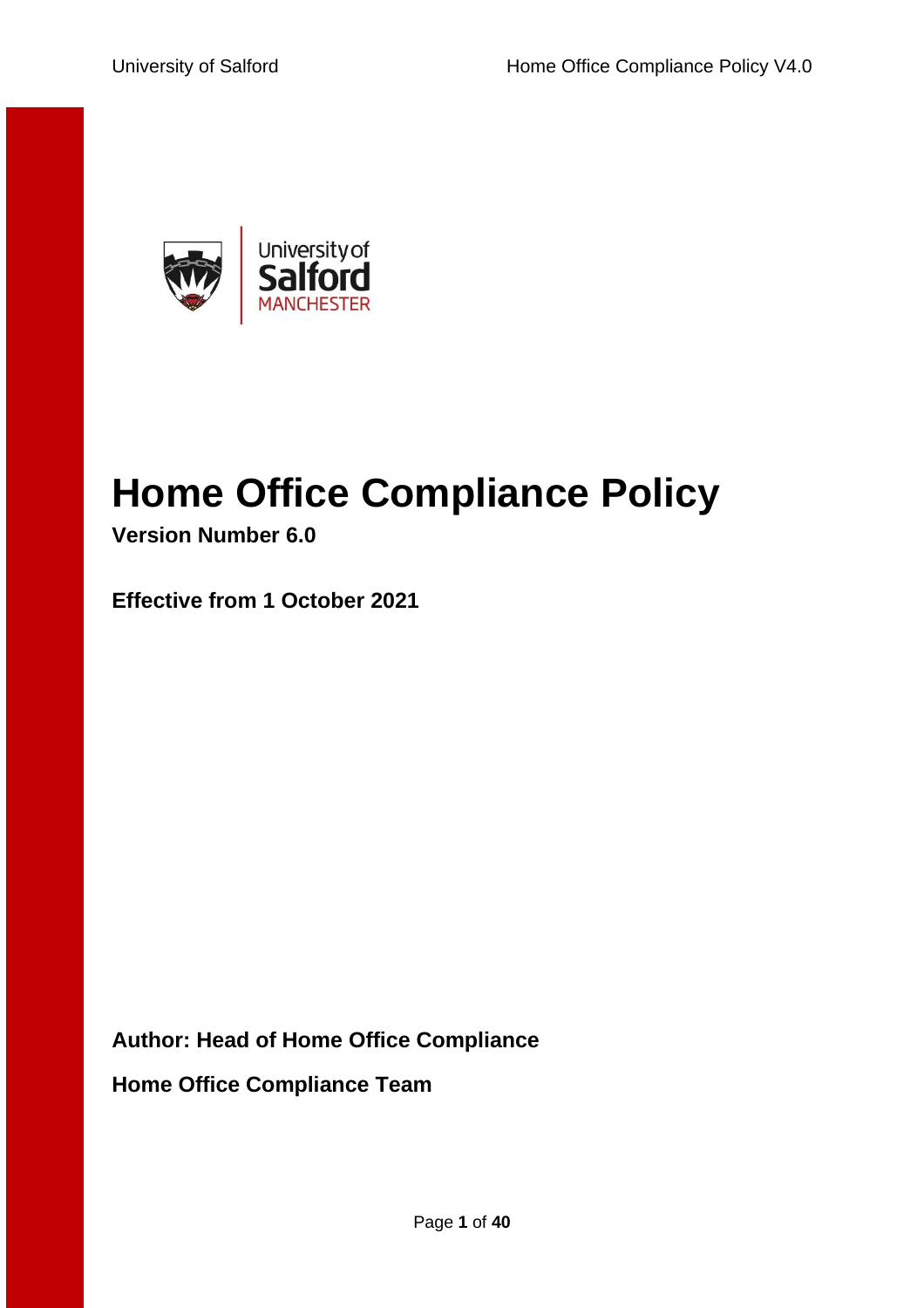#### **Document Control Information**

#### **Revision History incl. Authorisation:** (most recent first)

| Terminology updates and addition of the Graduate<br>Route                                                                                                               | V6.0             |                                           |
|-------------------------------------------------------------------------------------------------------------------------------------------------------------------------|------------------|-------------------------------------------|
|                                                                                                                                                                         |                  |                                           |
| <b>Grammatical updates</b>                                                                                                                                              | V <sub>5.0</sub> |                                           |
| Update of Tier 4 to Student Route                                                                                                                                       | V4.0             |                                           |
| Update of various immigration terms, including<br>reference to Start-Up visa route. Update to retention<br>schedule for Tier 4 Appendix D documents.                    | V3.0             |                                           |
| Update of ESP to PSE; update of academic<br>progression processes in relation to students going on<br>placement; update to UoS terminology in relation to<br><b>IRD</b> | V <sub>2.0</sub> |                                           |
| Overarching policy for the University of Salford to<br>manage Home Office compliance.                                                                                   | V <sub>0.1</sub> | Home Office Compliance Assurance<br>Group |
|                                                                                                                                                                         |                  |                                           |
|                                                                                                                                                                         |                  |                                           |
|                                                                                                                                                                         |                  |                                           |

#### **Policy Management and Responsibilities:**

**Owner:** This Policy is issued by the Head of Home Office Compliance, who has the authority to issue and communicate the University of Salford's policy on Home Office Compliance. UK Visas and Immigration (UKVI) policy will be the responsibility of the Home Office Compliance Assurance Group (HOCAG) as chaired by the Director of Legal and Governance. Governance will be provided by the HOCAG with the provision of final decision-maker by referral of major issues to VCET. Academic representation on HOCAG is served through the attendance of a Head of School. HOCAG will consult with VCET on significant matters.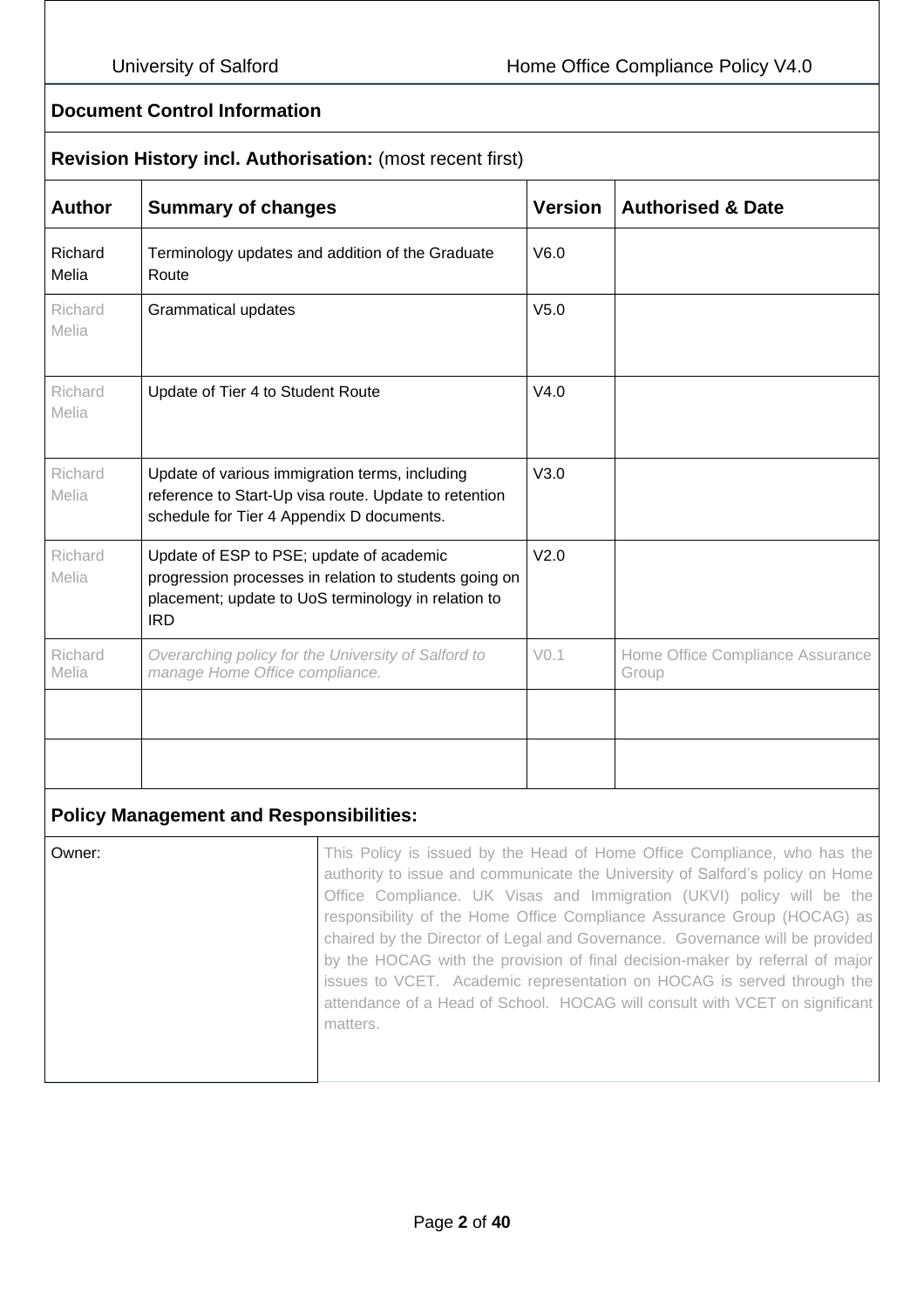| Others with responsibilities | All subjects of the Policy will be responsible for engaging with and adhering to |
|------------------------------|----------------------------------------------------------------------------------|
| (please specify):            | this policy:                                                                     |
|                              | <b>Authorising Officer</b>                                                       |
|                              | Key Contact (Head of Home Office Compliance, Home Office Compliance Team)        |
|                              | Marketing and Student Recruitment                                                |
|                              | <b>Student Administration</b>                                                    |
|                              | Home Office Compliance Assurance Group                                           |
|                              | Academic and Professional Service staff across the University of Salford         |
|                              |                                                                                  |

# **Author to complete formal assessment with the following advisory teams:**

| Equality Analysis (E&D, HR)<br><b>Equality Assessment form</b> | 1. This is mandatory. Email the completed EA to <b>Equality@salford.ac.uk</b> |
|----------------------------------------------------------------|-------------------------------------------------------------------------------|
| Legal implications (LPG)                                       | 2. N/A                                                                        |
| Information Governance (LPG)                                   | 3. N/A                                                                        |
| Student facing procedures (QEO)                                | N/A<br>4.                                                                     |
| <b>UKVI Compliance (Student Admin)</b>                         | 5. 15 October 2020 - reviewed by Head of Home Office Compliance               |
| <b>Consultation:</b>                                           |                                                                               |

#### Staff Trades Unions via HR Students via USSU Relevant external bodies (specify) *1. N/A*

#### **Review:**

| Review due:        | January 2022                        |
|--------------------|-------------------------------------|
| Document location: | University Policy & Procedure Pages |

University of Salford Policy pages <http://www.salford.ac.uk/policies>

#### **The owner and author are responsible for publicising this policy document.**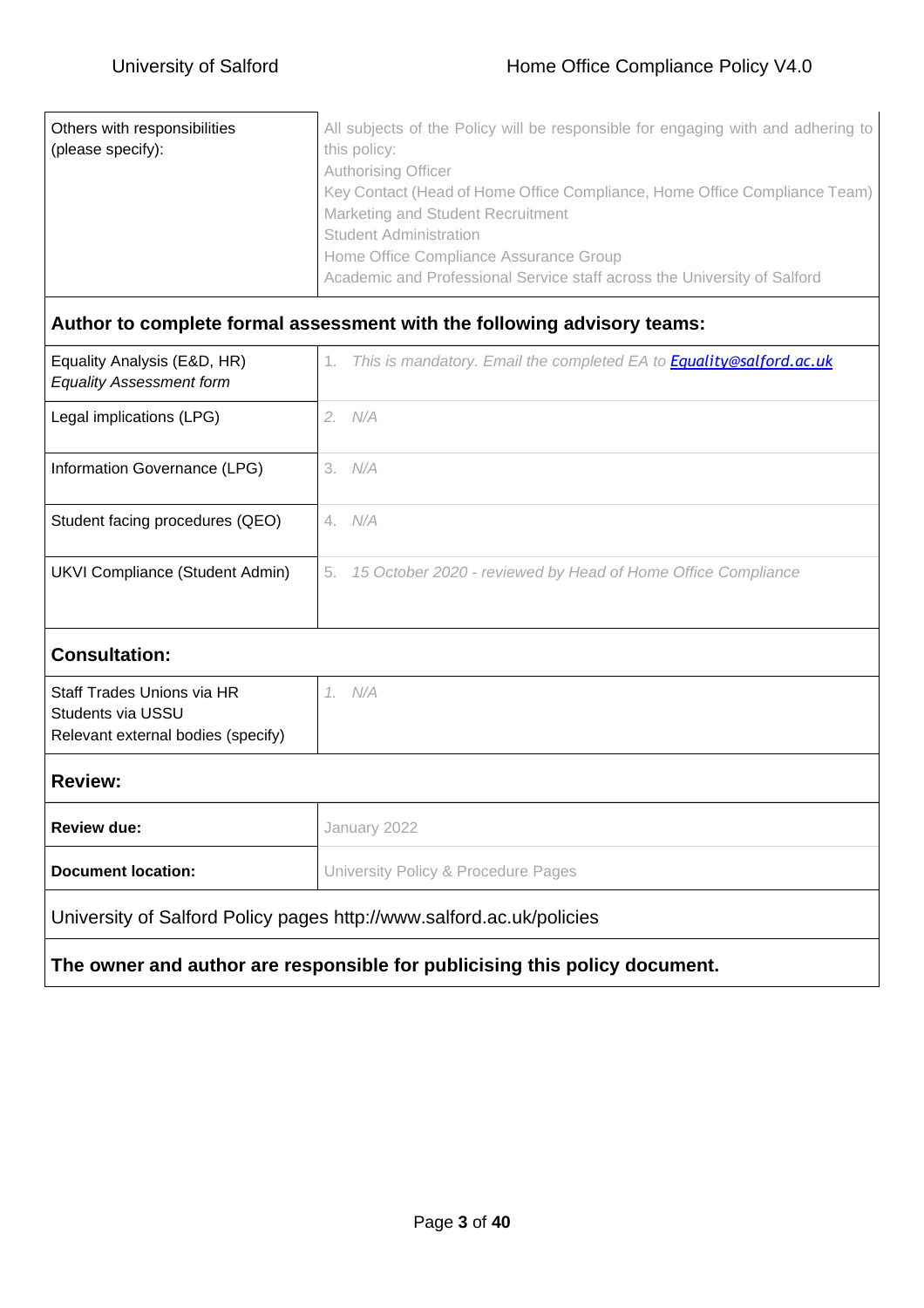| <b>HOME OFFICE COMPLIANCE POLICY</b><br>1 |                                                           |    |  |
|-------------------------------------------|-----------------------------------------------------------|----|--|
|                                           | <b>PURPOSE AND SCOPE</b>                                  | 6  |  |
|                                           | 1. STUDENT SPONSOR LICENCE                                | 8  |  |
|                                           | 2. BASIC COMPLIANCE ASSESSMENT (BCA) AND CAS REALLOCATION | 9  |  |
| 3.                                        | PROGRAMME APPROVAL AND AMENDMENT                          | 10 |  |
|                                           | 4. MARKETING OF PROGRAMMES                                | 10 |  |
| 5.                                        | <b>INTERNATIONAL OFFICERS</b>                             | 10 |  |
| 6.                                        | <b>RECRUITMENT AND USE OF AGENTS</b>                      | 11 |  |
| 7.                                        | <b>COLLABORATIVE PROVISIONS</b>                           | 12 |  |
| 8.                                        | <b>COURSE ENQUIRIES (PRE-ADMISSION)</b>                   | 13 |  |
| 9.                                        | ADMISSION POLICY FOR INTERNATIONAL STUDENTS               | 14 |  |
|                                           | 10. ACADEMIC TECHNOLOGY APPROVAL SCHEME (ATAS)            | 14 |  |
| 11.                                       | <b>CONFIRMATION OF ACCEPTANCE FOR STUDIES (CAS)</b>       | 15 |  |
| 12.                                       | <b>REGISTRATION</b>                                       | 17 |  |
| 13.                                       | <b>NON-STUDENT VISA ROUTES AND RIGHT TO STUDY</b>         | 22 |  |
| 14.                                       | <b>RECORD-KEEPING DUTIES</b>                              | 23 |  |
| 15.                                       | <b>ENGAGEMENT MONITORING</b>                              | 25 |  |
| 16.                                       | <b>WORK PLACEMENTS</b>                                    | 25 |  |
| 17.                                       | <b>CHANGE OF CIRCUMSTANCES AND PROGRESSION</b>            | 27 |  |
| 18.                                       | <b>CHECK AND SEND SCHEME</b>                              | 28 |  |
| 19.                                       | PREVENTING ILLEGAL WORKING                                | 29 |  |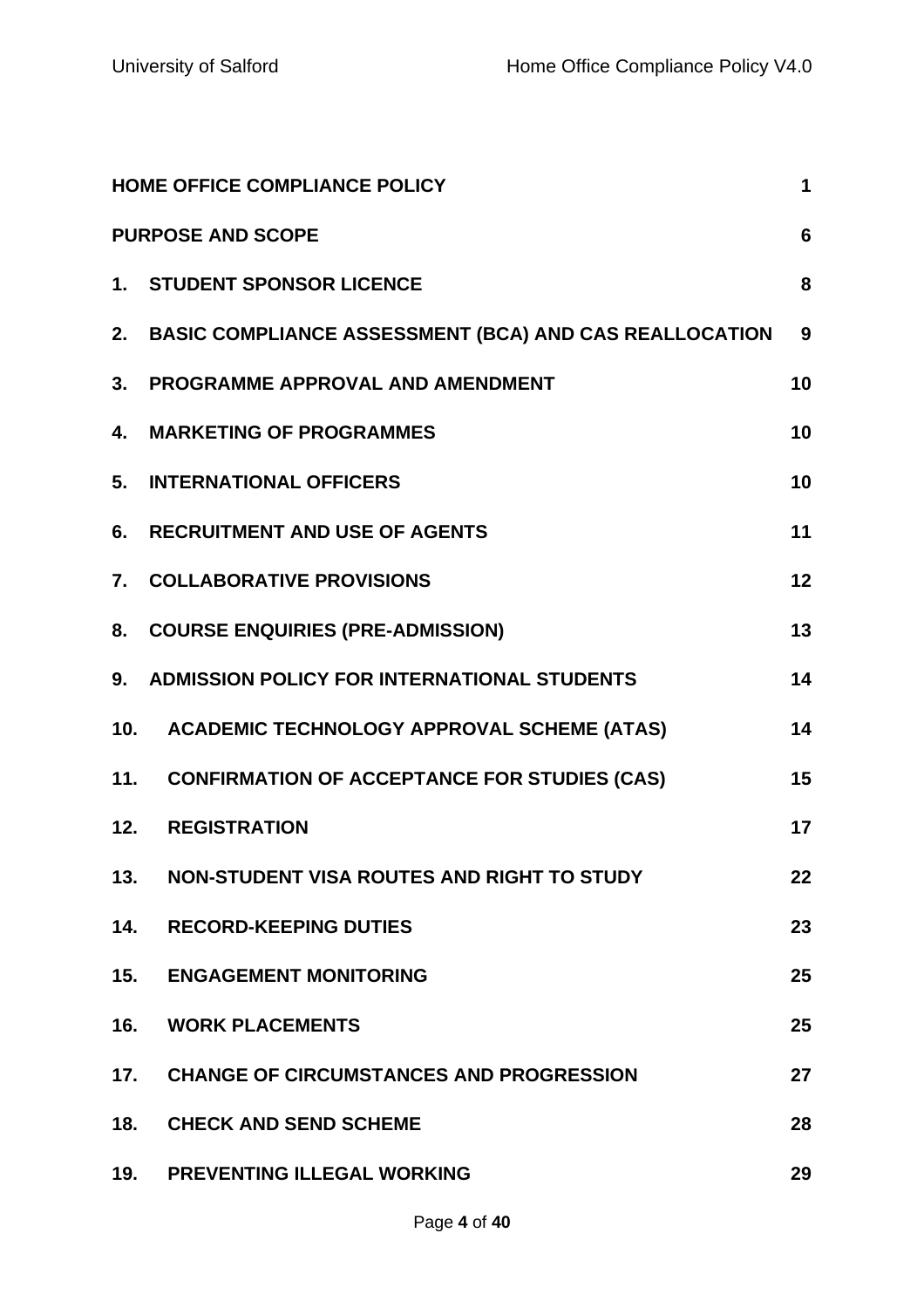| 20. | <b>GRADUATION AND EXIT CHECKS</b> | 30 |
|-----|-----------------------------------|----|
| 21. | <b>DOCTORATE EXTENSION SCHEME</b> | 31 |
|     | 22. START-UP VISA                 | 31 |
| 23. | <b>GRADUATE ROUTE</b>             | 32 |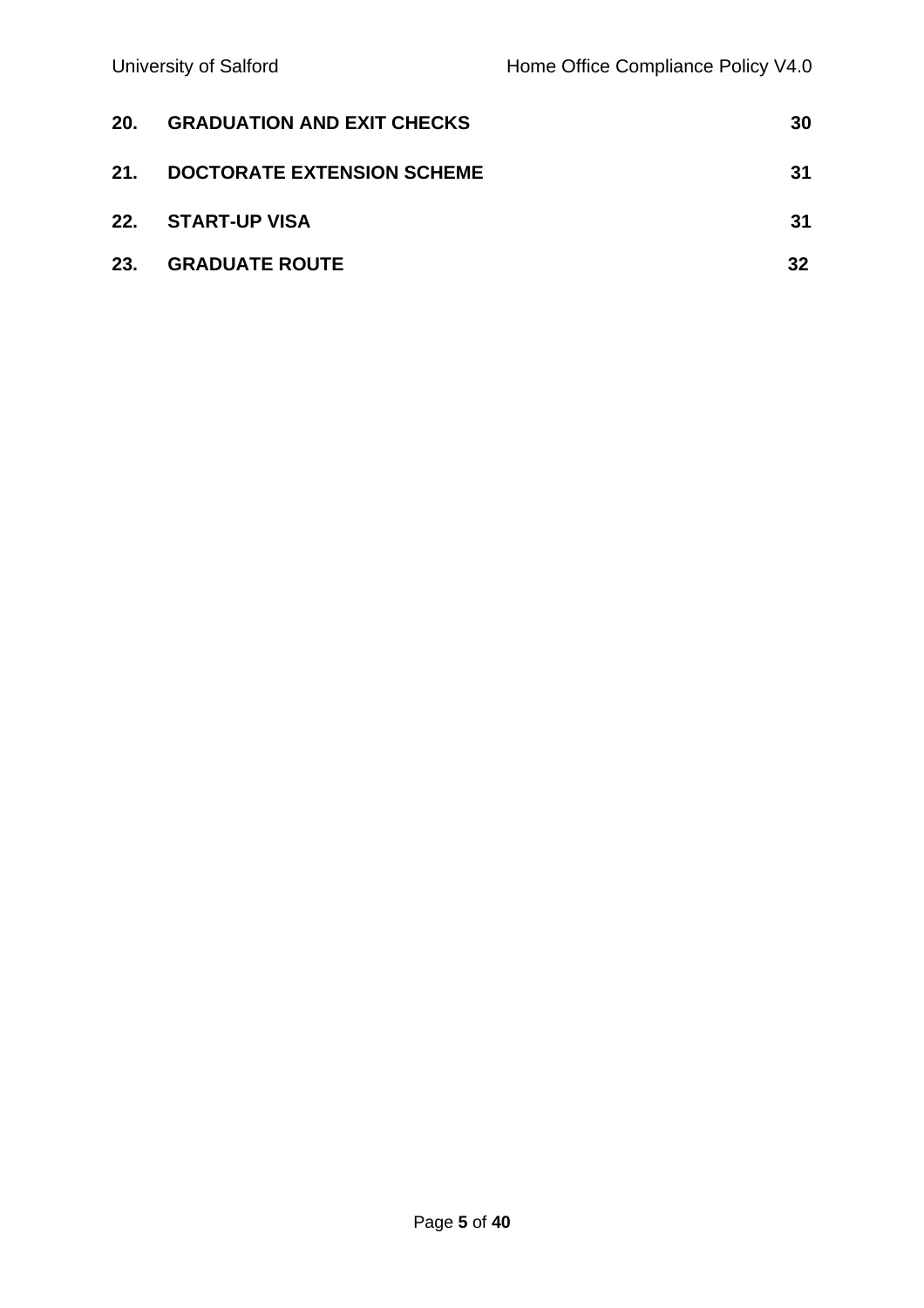# <span id="page-5-0"></span>**Purpose and scope**

This document is to instruct and inform all staff members of the University of Salford (UoS) who work with international and EU students (whether on a Student / Tier 4 visa or not) and/ or govern processes relating to the recruitment and service provision of these students. As the UK Council for International Student Affairs (UKCISA) have confirmed, 'institutions that wish to remain a viable option for international students, it is essential that … compliance is recognised as being of crucial importance.'<sup>1</sup>

Before a student can come to, or stay in the UK, to study they must have appropriate permission to enter / stay as granted by the Home Office (via their visa). UoS is a Student Route sponsor that offers appropriate courses of study within the UK and is able to sponsor migrants.

Sponsorship is based on the University meeting the following objectives:

- 1. Preventing abuse of the assessment procedures;
- 2. Early capture of any patterns of migrant behaviour that may cause concern;
- 3. Addressing possible weaknesses in processes that can cause such patterns; and
- 4. Monitoring compliance with the UK Visas and Immigration (UKVI) department's Immigration Rules.

The Immigration Rules have continuously changed since the implementation of the original Points-Based System (PBS) for the student route in 2009 and the requirements on HEIs and other institutions to play their part in ensuring that the immigration system is not abused have increased substantially. **It is important to note that the UoS sponsorship duties do not end until the Student Route or Tier 4 visa holder has left the UK or their leave to remain (based on the Confirmation of Acceptance for Studies [CAS] issued by UoS) has lapsed.**

<sup>1</sup> *Tier 4 Compliance: a practical guide* (UKCISA, 2016), p. 47.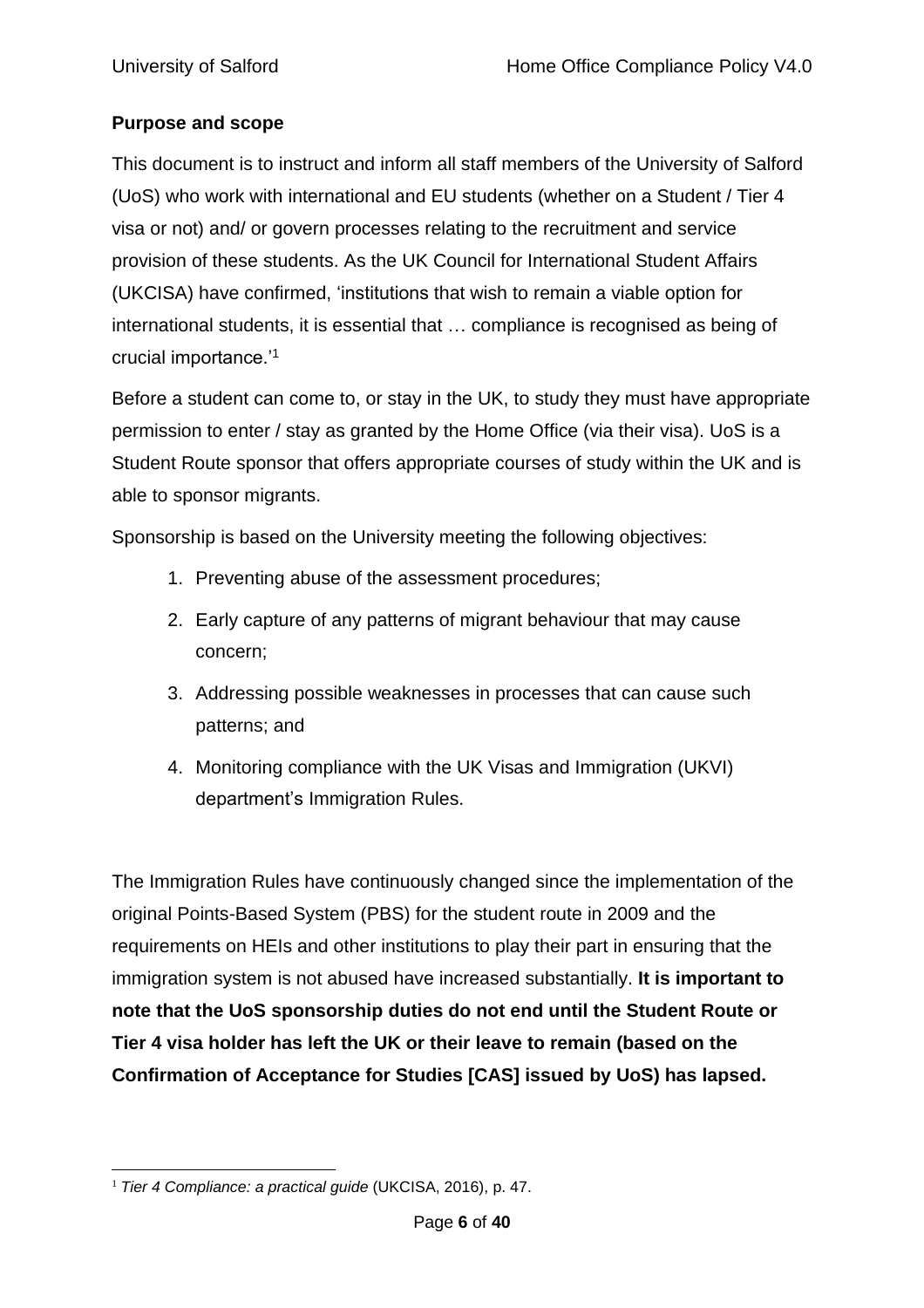The University will lose its sponsor licence entirely if its sponsor status cannot be maintained during its annual basic compliance assessment (BCA) or its Sponsor Licence renewal (every four years) – please see sections 1 and 2 below. To ensure that the UoS maintains a powerful global reach as an institution, it is essential that the UoS retains and continues to renew its Sponsor Licence. The Home Office Compliance Team (HOCT), part of Student Administration (SA), recognises a potentially high level of risk should the University not fully comply with its duties as a sponsor, which in short, would prevent it from recruiting international and EU students, have a damaging impact on the University's reputation and brand, and be financially devastating.<sup>2</sup> Student Route sponsorship duties are detailed in full on the [GOV.UK](https://www.gov.uk/government/publications/sponsor-a-tier-4-student-guidance-for-educators) website.

This Home Office Compliance Policy document has been designed to outline UoS's responsibilities as a Student sponsor, along with all associated procedures that fully support the organisation in meeting its duties under the sponsor licence, developing a pan-University culture of best practice and help ensure that the University is in the best possible position when it comes to renewing its sponsor licence or is audited by UKVI. Having clear, documented policies also lays the foundation for processes that University staff can follow to enable the provision of distinctive, diverse and sympathetic services (that will improve the staff and student experience), but will also continue to foster a strong embedded culture of internationalism (with a powerful, recognised UoS brand) and a continued growth in UoS international student recruitment.

The UoS offers awareness training to all its staff, the level of which is dependent on staff interaction with international students and compliance.<sup>3</sup> HOCT staff are actively involved in national training and conferences to allow them to enhance their knowledge in the area of Student visa compliance and to ensure they are fully informed of the obligations that the UoS holds as a Student Route sponsor. The University operates a bi-monthly assurance group - the Home Office Compliance Assurance Group (HOCAG) - which focuses on strategic matters; setting policy for

 $2$  In 2015/16, international student tuition fees contributed approximately £20million pounds to the University of Salford's income

<sup>&</sup>lt;sup>3</sup> This is part of the University's desire to build a 'culture of compliance' across the institution. All staff will require at least a level one knowledge of Home Office compliance whilst others will require level two, three or four (four being expert knowledge).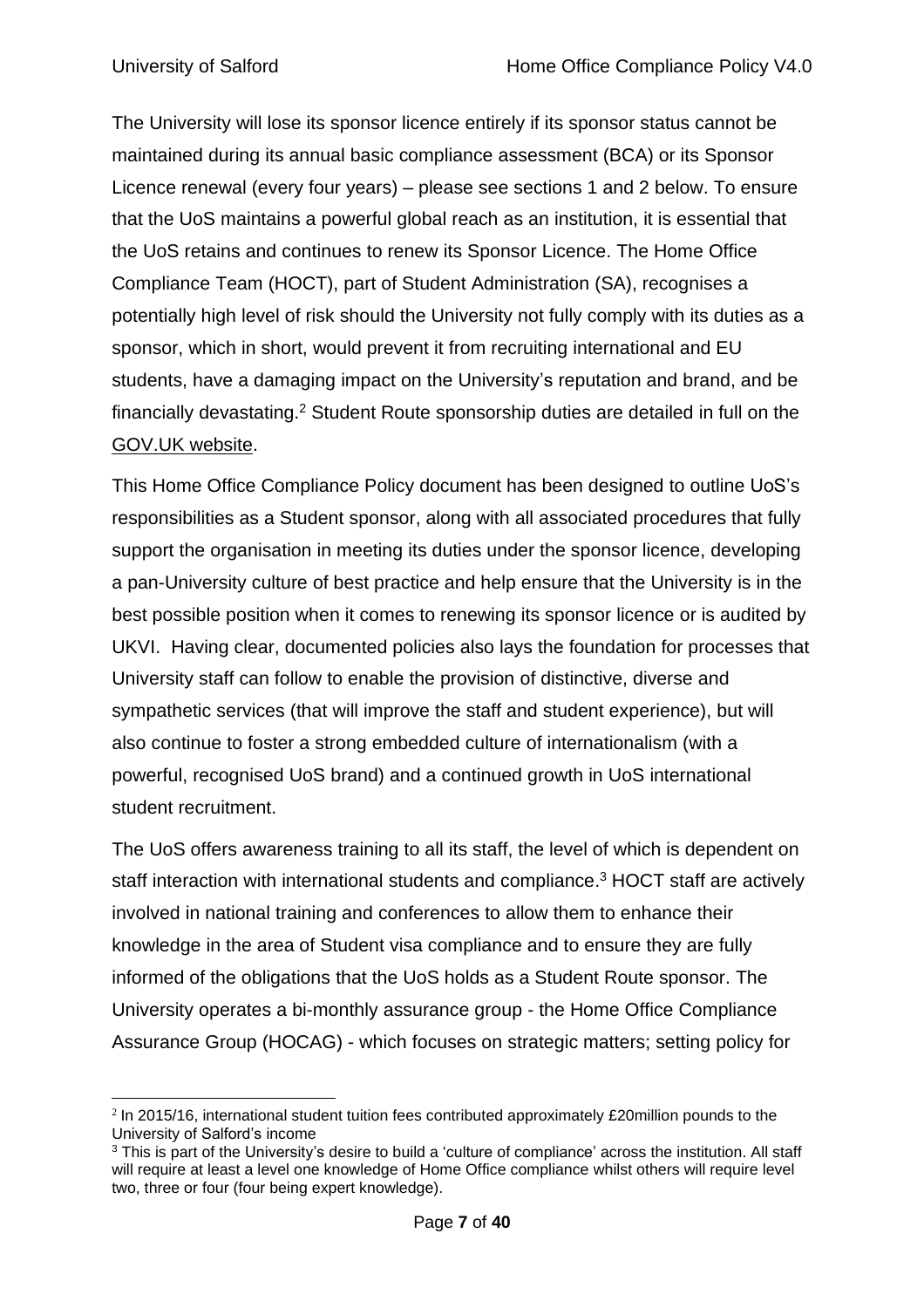the institution as a whole and ensuring that policy is translated into action at the operational level.

In order to ensure the University's full compliance with all of the conditions expected of it as a Student Route sponsor, the University regularly works with immigration specialists to ensure maximum compliance. The University is well informed on all matters pertaining to immigration and study rights in the UK via training offered by UKCISA, the Association of International Student Advisers (AISA) and the Immigration Compliance Network (ICN).

If UoS does not remain compliant with its sponsor duties, the Home Office could take further punitive action. This could be in the form of:

- 1. An audit of the UoS sponsorship duties by the Home Office;
- 2. Suspension of the UoS's sponsor license;
- 3. Revocation of the UoS's sponsor license

As outlined above, both outcomes 2 and 3 would result in severe reputational damage for UoS and would, consequently, have a major effect on its' ability to attract and recruit international students.

# <span id="page-7-0"></span>**1. Student Route Sponsor Licence**

- **1.1.** The University's Student Route (formerly Tier 4) Sponsor Licence commenced on 15 November 2008 and is renewed every four years. It is held jointly with the University's Skilled Worker and Government Authorised Exchange (formerly Tier 2 and Tier 5) licences managed on a day-to-day basis by the Immigration and International HR Officer based in the Home Office Compliance Team.
- **1.2.** The Authorising Officer, with the support of HOCT, will apply to renew the UoS Sponsor Licence no later than one month before the expiry of the current licence and no sooner than three months before the end of the current licence.
- **1.3.** The UoS Sponsor Licence Number is 9DFMKXFW4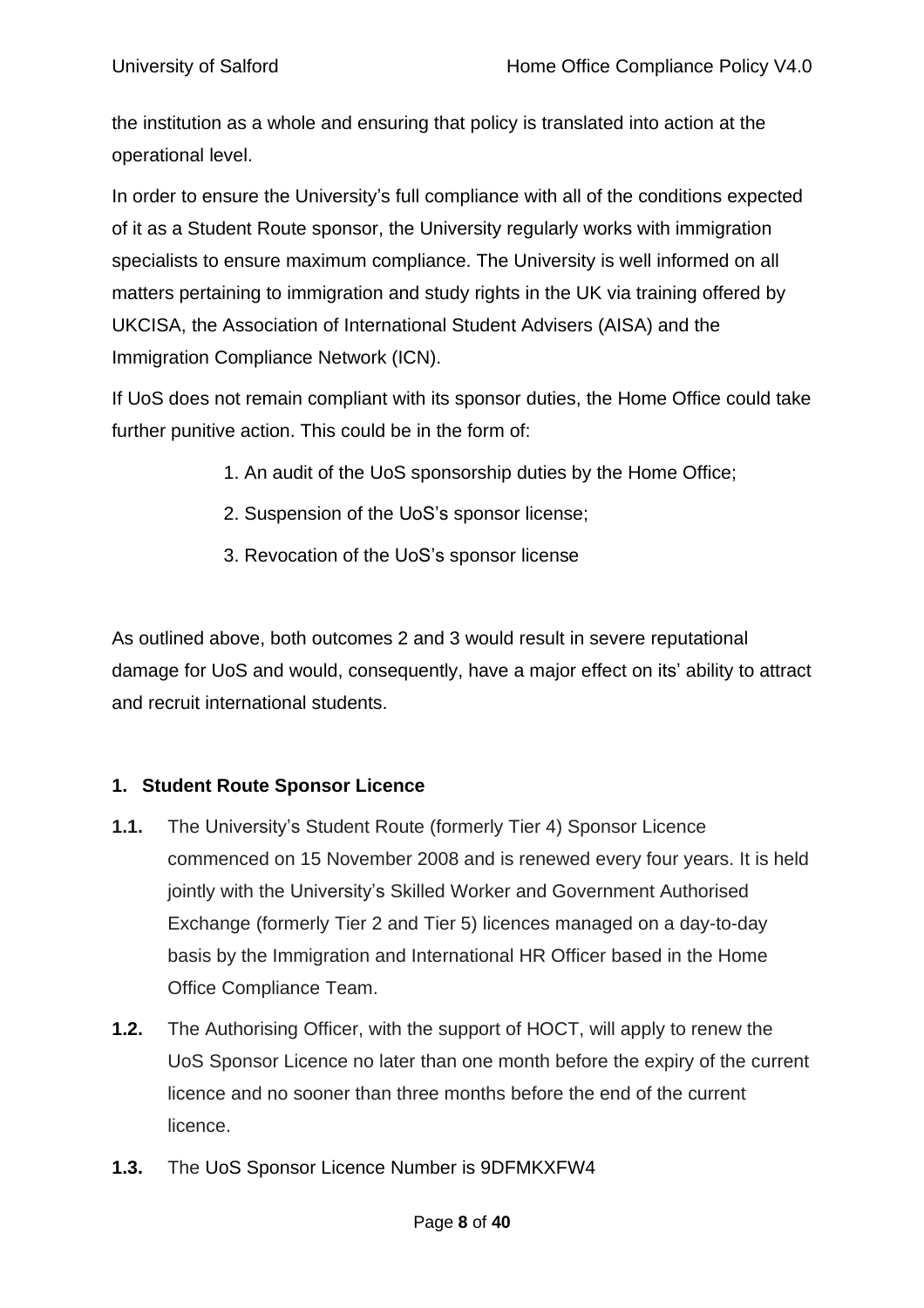#### <span id="page-8-0"></span>**2. Basic Compliance Assessment (BCA) and CAS reallocation**

- **2.1.** In order to retain its status as a Student Route Sponsor, the University must apply for a BCA every 12 months.
- **2.2.** The Key Contact, after consultation with HOCAG, will apply to complete the BCA each year when appropriate. Applications can be made up to one month in advance of the renewal date. The BCA has to be completed for the UoS to maintain its Student Route sponsor status.
- **2.3.** A BCA considers the following requirements, all of which must be met:
	- the refusal rate of Student visa applications made using a CAS issued by UoS must not exceed 10 per cent of all CAS used during the 12-month period immediately preceding the application for the BCA. Pending and successful administrative reviews and appeals will not be counted.
	- at least 90 per cent of students who were granted Student leave using the University's CAS during the 12-month period before the BCA application registered within their designated registration period.
	- using the end date of courses that were due to finish in the 12-month period preceding the BCA application, at least 85 per cent of students who were sponsored by, and registered with, UoS completed their course in line with the end date on their CAS; this does not include students who have deferred their studies and have temporarily left the UK, switched institution, switched to another immigration category, or left the course and left the UK permanently. However, a student who is not granted leave to switch immigration category or institution or who does not leave the UK will be counted.
- **2.4.** An application that does not meet the requirements outlined in 2.3. above will be refused and the Student Route licence would be revoked (or the allocation of CAS at the University's disposal would be reduced to zero).
- **2.5.** In order to continue issuing CAS to Student Route applicants and students, the University must apply for CAS reallocation every 12 months.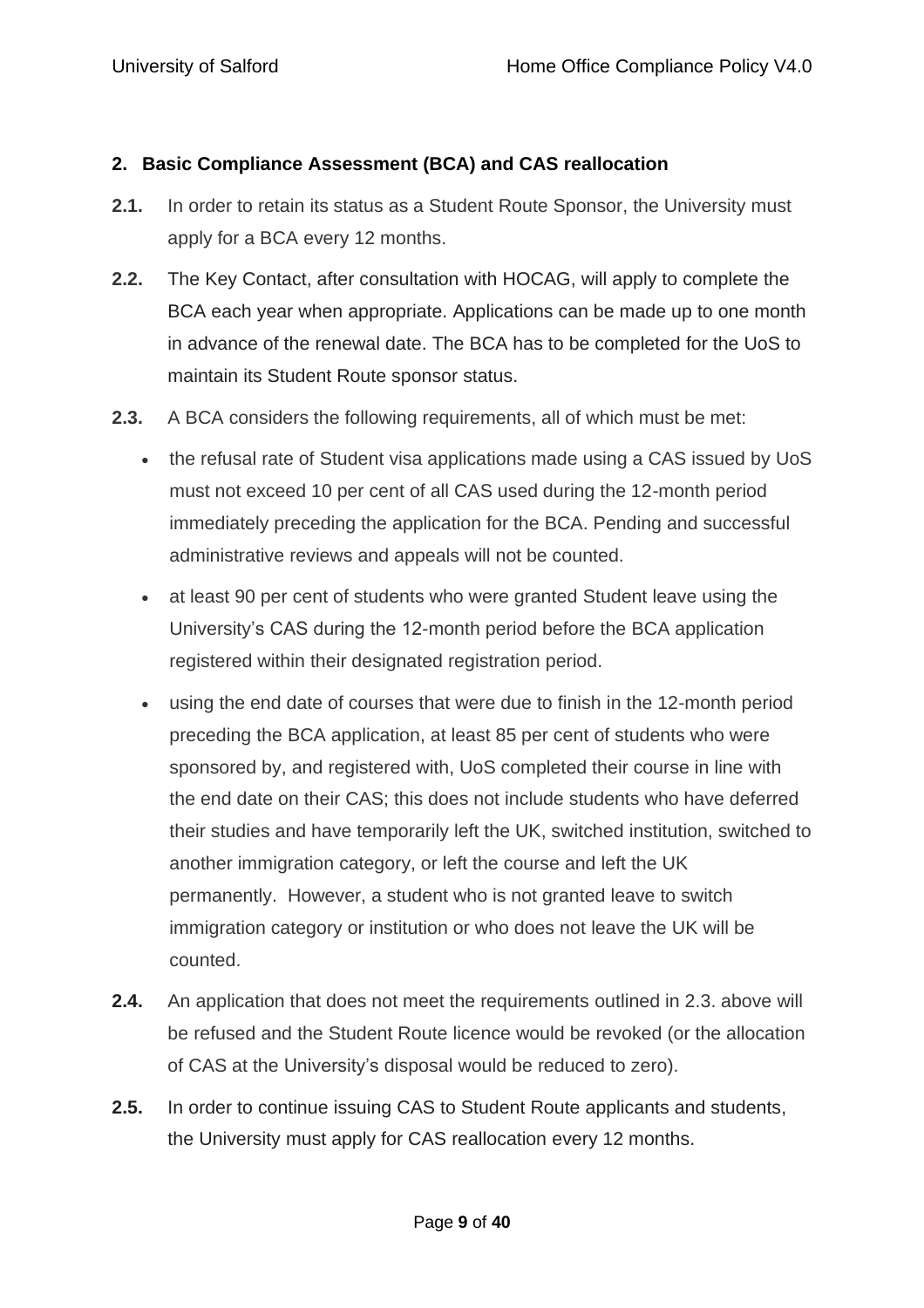**2.6.** To ascertain how many CAS should be applied for, the Key Contact will liaise with International and Regional Development (IRD), Admissions and Strategy prior to the application being lodged. Further applications for CAS during the BCA year will result in the UoS moving up the UKVI's risk register.

#### <span id="page-9-0"></span>**3. Programme approval and amendment**

- **3.1.** It is important that compliance to the Immigration Rules and adherence to Student Route regulations is embedded during the programme design and approval stage if that programme is to be offered to international and non-UK, non-Irish students.
- **3.2.** The UoS Programme Design, Approval, Amendment, Review and Withdrawal Policy is explicit in ensuring that the Home Office's visa and immigration rules are considered when a University programme is designed, approved, amended, reviewed and withdrawn.

# <span id="page-9-1"></span>**4. Marketing of programmes**

- **4.1.** The marketing of the University's programmes is managed by IRD. IRD ensure that course webpages are reviewed and updated as and when new courses come on-line or if there is a change in course details notified by the Quality Enhancement Office (QEO).
- **4.2.** As the Home Office review information available through the University's website it is essential that this information is accurate and up-to-date. It is critical that programme delivery information, Academic Technology Approval Scheme (ATAS) requirements, English language requirements and placement information are described appropriately and regularly reviewed to ensure compliance.

#### <span id="page-9-2"></span>**5. International Officers**

**5.1.** International Officers are required to be aware of Home Office Compliance regulations and issues as part of their role.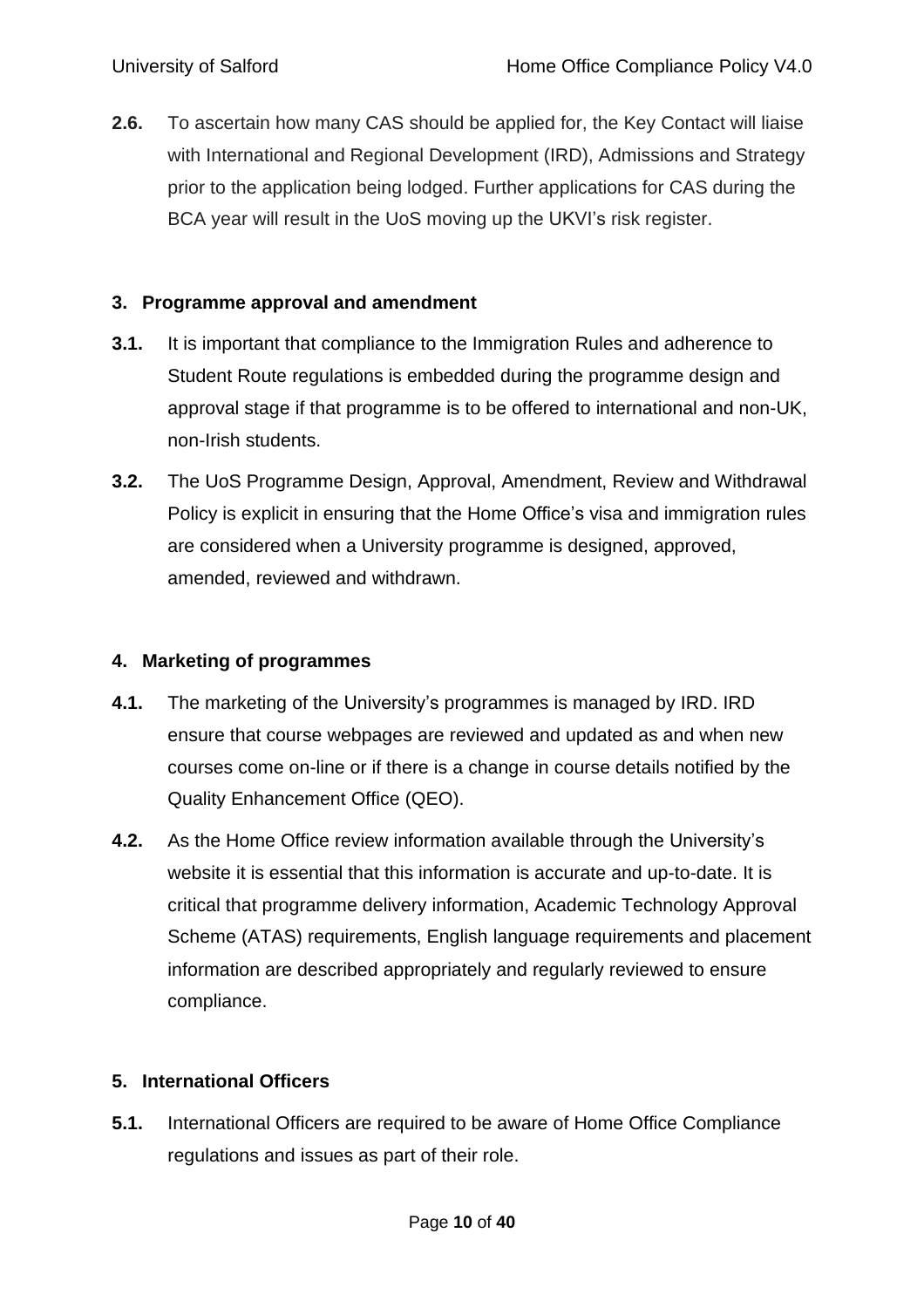- **5.2.** International Officers liaise regularly with the Home Office Compliance Team and briefing sessions are arranged when the Immigration Rules and Student Route regulations are revised or updated.
- **5.3.** Such sessions allow international officers to successfully manage their agents and potential applicants, ensuring compliance to Home Office regulations, as well as helping them to identify regional trends that could affect applications to UoS.

#### <span id="page-10-0"></span>**6. Recruitment and use of agents**

- **6.1.** The recruitment, management and assessment of agents is carried out by the International Recruitment team (IRT). The Agent Management Overview Document governs this.
- **6.2.** As per the Student Sponsor Guidance, a list of current agents utilised by the University to recruit students is shared with the Home Office on a quarterly basis.
- **6.3.** Analysis of the University's Student visa refusal rate helps to inform agent strategy and address developmental needs. For example, an agent with a particularly high visa refusal rate would be required to have a discussion with the Senior International Officer or Regional Office and may be offered a development plan and enhanced support from the University for a 12 month period. If the high level of visa refusals continued, the University would consider whether it wished to continue working with the agent and notice of termination of contract could be served.
- **6.4.** The Home Office require assurance that the University's agents are reputable and are recruiting only genuine and credible students. [Document](https://www.gov.uk/government/uploads/system/uploads/attachment_data/file/617528/Tier_4_Sponsor_Guidance_-_Document_2-Sponsorship_Duties_June17.pdf) 2 of the Student Sponsor [Guidance](https://www.gov.uk/government/uploads/system/uploads/attachment_data/file/617528/Tier_4_Sponsor_Guidance_-_Document_2-Sponsorship_Duties_June17.pdf) makes it clear that any of the University's agents that may have been involved in immigration abuse may affect the annual CAS renewal process. This makes it imperative that the University monitors its agents closely.
- **6.5.** Agents are required to check education documents such as degree transcripts and English language certificates and, in some cases, financial documents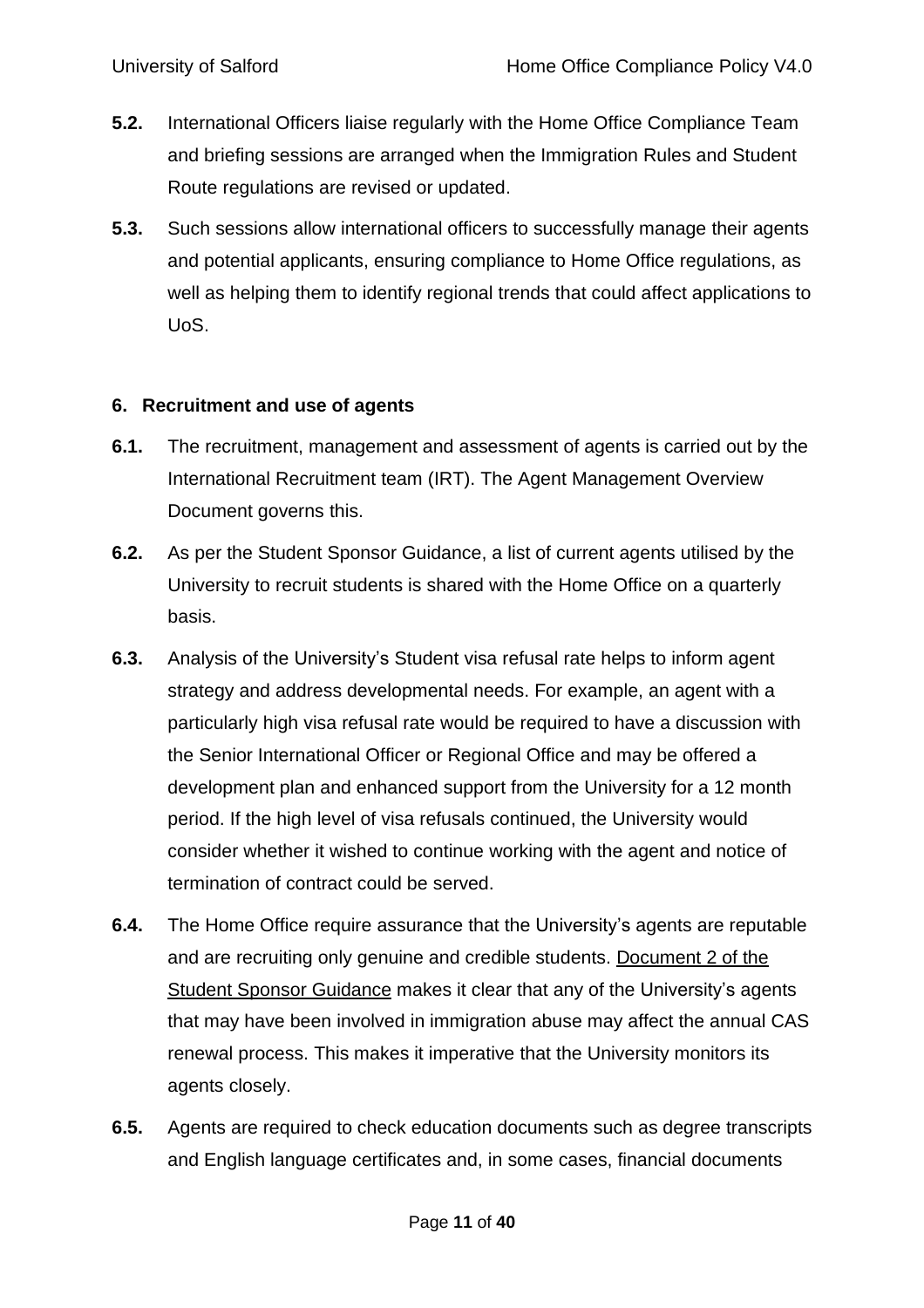and TB certificates. The University expects an agent to be able to identify any fraudulent documentation and would expect only to receive genuine documentation from its agent network. It should be noted, however, that all documentation is also verified by the UoS Admissions team and extra checks are carried out where necessary.

**6.6.** Agents can also be asked to provide additional support, such as offering visa advice and helping a student prepare for a 'credibility' interview.

## <span id="page-11-0"></span>**7. Collaborative Provisions**

- **7.1.** The UoS's collaborative provision principles and processes are defined in the University's [Collaborative](https://www.salford.ac.uk/sites/default/files/2020-07/CollaborativeProvisionProcedure.pdf) Provision Procedure.
- **7.2.** Any students coming to UoS as part of a collaborative provision for more than six months must meet the requirements of sponsorship under the Student Route. Primarily this is defined as:

**•** a full-time course of degree-level study that leads to an approved qualification;

• an overseas course of degree-level study equivalent to a UK higher education course;

• a full-time course of study involving a minimum of 15 hours per week of organised daytime study that, except in the case of a pre-sessional course, leads to an approved qualification below bachelor degree level.

- **7.3.** If the UK delivery element of the collaborative provision is for a period of less than six months, the student must meet the requirements of the visitor route. Primarily study under this category is permitted as long as:
	- The applicant is studying up to six months at an accredited institution;
	- The applicant has enough money to support themselves whilst in the UK. They will need to prove that they have enough money to cover all reasonable costs of their visit without working or accessing public funds, including the cost of the return or onward journey.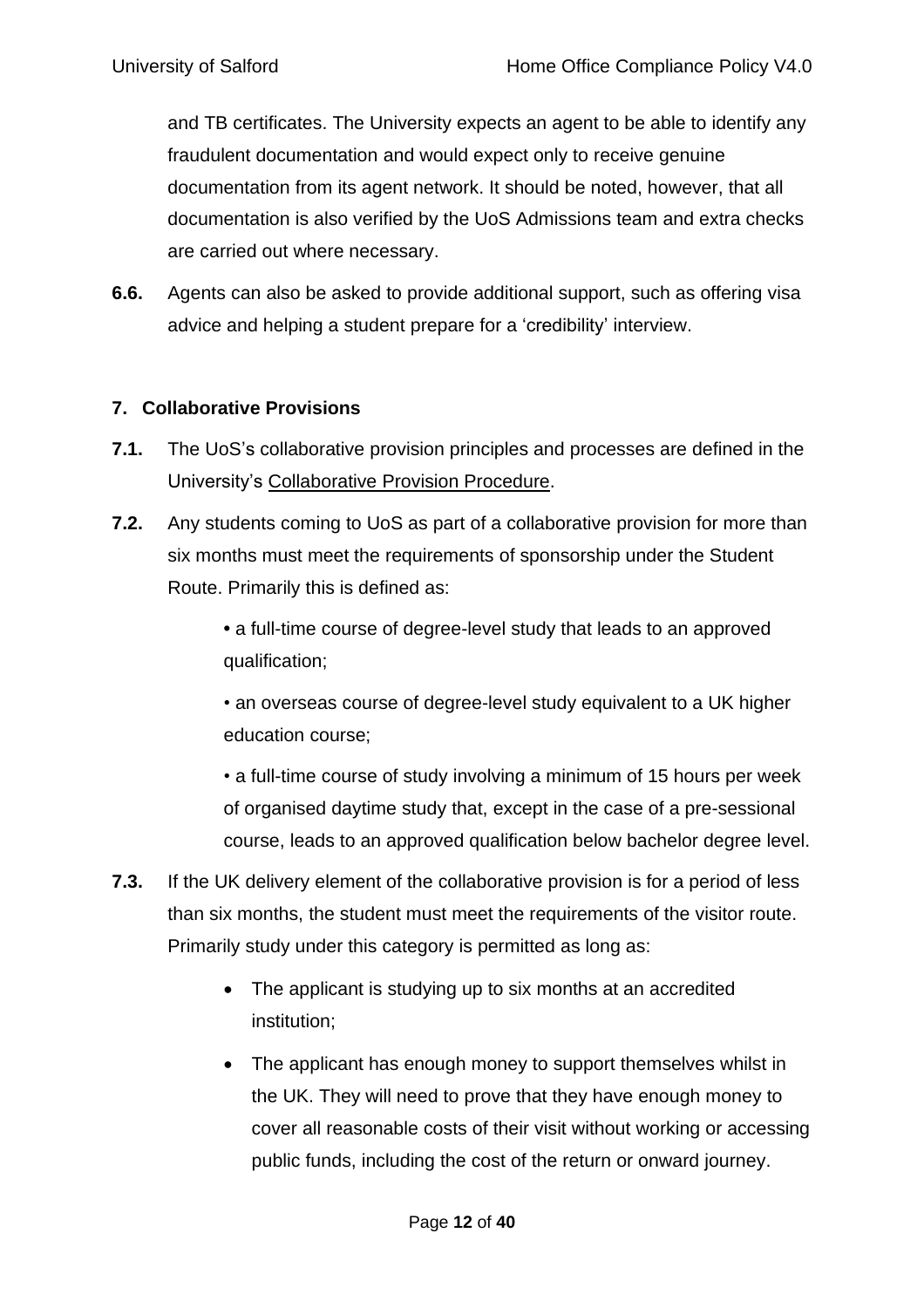Applicants will be able to use someone else's money to prove this if they have a personal or professional relationship with them, and they will provide support to the applicant for the duration of their visit;

• They cannot do any kind of work, work experience or work placement (even if it is part of their course or is unpaid). They will not be allowed to do any business or professional activities whilst in the UK.

# <span id="page-12-0"></span>**8. Course Enquiries (Pre-Admission)**

- **8.1.** Enquiry management is outsourced to IDP Connect which is managed through the IRT. UoS proactively work with IDP Connect as a virtual team member.
- **8.2.** The data sent in international enquiries to the UoS for UG and PG programmes via webform is held by IDP Connect, on behalf of UoS. This data is used for the purposes of dealing with the enquiry and sending relevant information about the UoS.
- **8.3.** In terms of general information, there are dedicated team members from IDP Connect who focus solely on UoS. They work from a handbook which includes all basic information and they also utilise the main website. This handbook is reviewed on an annual basis.
- **8.4.** IDP Connect also receive the same information that is sent to Agents through the monthly newsletter and ad-hoc communications.
- **8.5.** It should be noted that IDP Connect do not give any visa and immigration information and/ or advice over the telephone. Instead they refer students to the UoS Home Office Compliance webpages.
- **8.6.** The IRT and HOCT work together to assist with conversion, targeting offer holders and pro-actively triaging them to receive a call-back in relation to Home Office Compliance issues.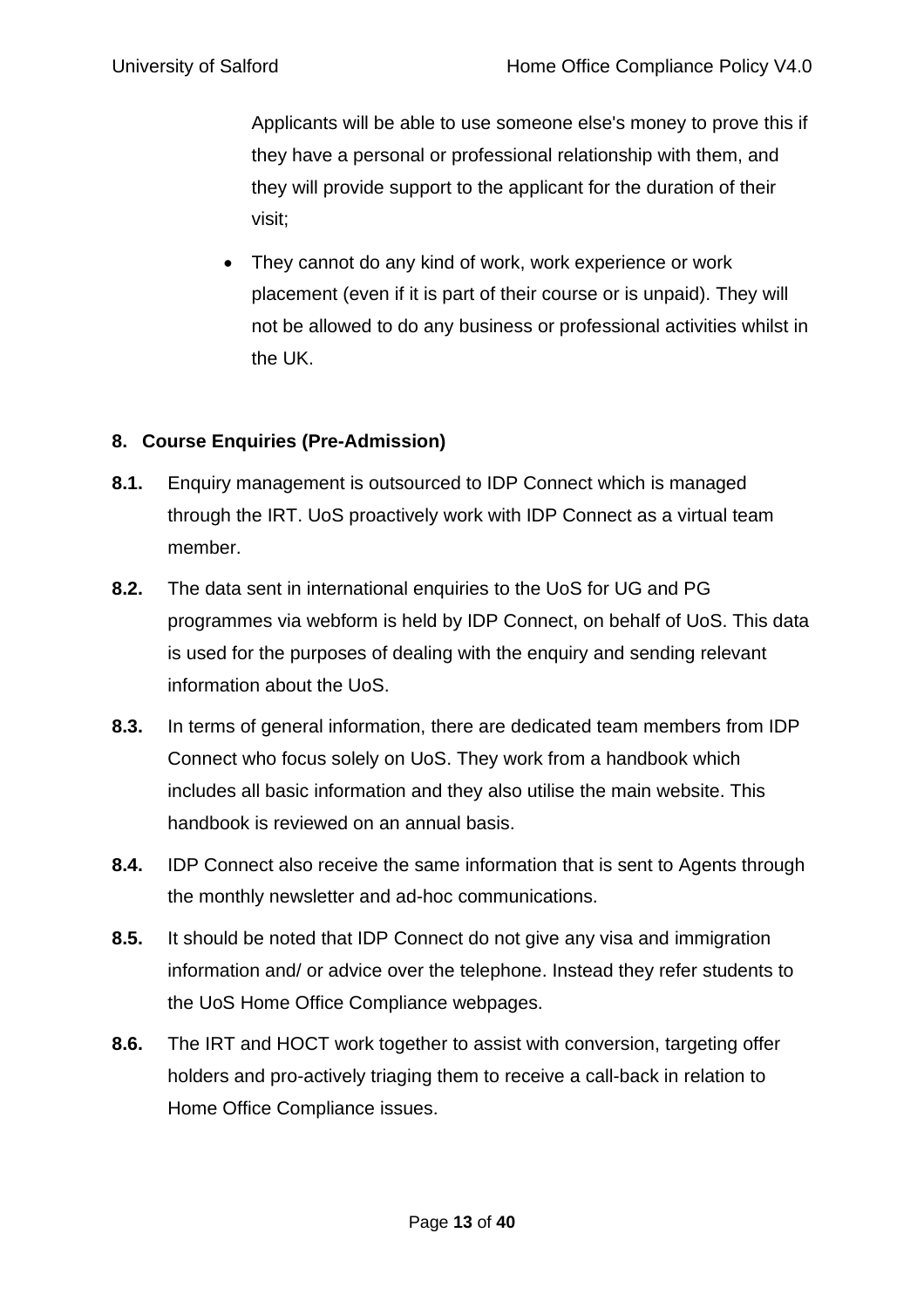#### <span id="page-13-0"></span>**9. Admission Policy for international students**

- **9.1.** The UoS's Admissions Policy and Guidance (including Applicant Complaints Procedure) covers the principles and processes to be considered when admitting an international student. This policy is compliant with the UKVI's expectations of Student Route sponsors.
- **9.2.** For students who are under the age of 18, the University's Admission of students under 18 years of age Policy should be considered. Again, this is compliant with the UKVI's expectations of Student Route sponsors.<sup>4</sup>

#### <span id="page-13-1"></span>**10. Academic Technology Approval Scheme (ATAS)**

- **10.1.** Full and part-time international students (whether holding a Student visa or not) wanting to study a course leading to certain postgraduate qualifications in the UK may need to apply for an ATAS certificate. International students may also need an ATAS certificate if they wish to carry out research here in the UK, whether they are registered at the UoS or not.
- **10.2.** The UoS's policy for ATAS is detailed in the Confirmation of Acceptance for Studies (CAS) issuance and Academic Technology Assurance Scheme (ATAS) Policy and the non-UK Visitor's Policy.
- **10.3.** If a particular UoS programme of study or research visit requires ATAS clearance, international students need to have applied and been given their ATAS certificate by the Foreign and Commonwealth Office (FCO) before their offer can become unconditional and, if they are a Student Route applicant, a CAS is issued to them.

 $^4$  See  $\,$ 

[https://assets.publishing.service.gov.uk/government/uploads/system/uploads/attachment\\_data/file/923465/Stude](https://assets.publishing.service.gov.uk/government/uploads/system/uploads/attachment_data/file/923465/Student_Sponsor_Guidance_-_Doc_2_-_Sponsorship_Duties_2020-10_FINAL.pdf) [nt\\_Sponsor\\_Guidance\\_-\\_Doc\\_2\\_-\\_Sponsorship\\_Duties\\_2020-10\\_FINAL.pdf,](https://assets.publishing.service.gov.uk/government/uploads/system/uploads/attachment_data/file/923465/Student_Sponsor_Guidance_-_Doc_2_-_Sponsorship_Duties_2020-10_FINAL.pdf) para 2.8, p. 8 and 3.26-3.33, pp. 14-16.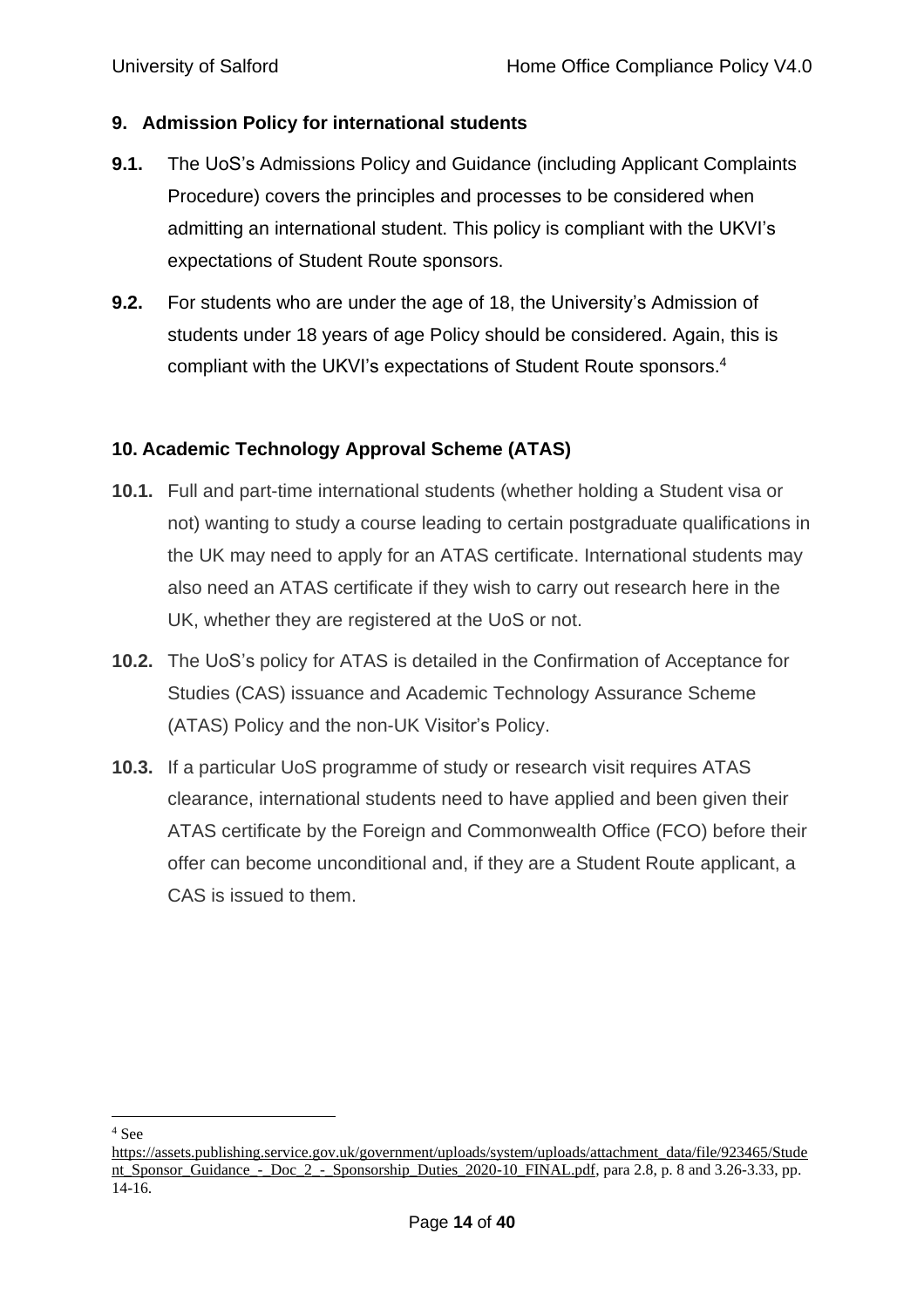#### <span id="page-14-0"></span>**11. Confirmation of Acceptance for Studies (CAS)**

- **11.1.** The University's Student Route sponsorship responsibilities for its international students starts on the date that a CAS is assigned to the student and ends in any of the following instances:
	- When the UoS reports on the Sponsor Management System (SMS) that a student's course has prematurely ended (this includes those students who fail to register and are classed as "no shows") *and* we provide details of their plans to leave the UK; **or**
	- When a student leaves the UK and their Student visa lapses; **or**
	- When a student changes Student Route sponsor or moves into a different immigration category; **or**
	- When the student's course ends on the date stated on the CAS
- **11.2.** Once a CAS has been assigned, the UoS has committed to undertake sponsorship duties for this student, including any reporting via the SMS that needs to occur.
- **11.3.** The University's policy in relation to the assigning of a CAS is detailed in the Confirmation of Acceptance for Studies (CAS) issuance and Academic Technology Assurance Scheme (ATAS) Policy. The issuing of CAS is seen as a key sponsor duty. The UoS must ensure that it is not assigning an excessive number of CAS which may ultimately be withdrawn or expire.
- **11.4.** During its lifetime, a CAS can have various Home Office statuses. These include:

| <b>CAS Status on the SMS</b> | <b>Definition</b>                                              |
|------------------------------|----------------------------------------------------------------|
| <b>ASSIGNED</b>              | CAS has been requested by UoS and issued by<br>the Home Office |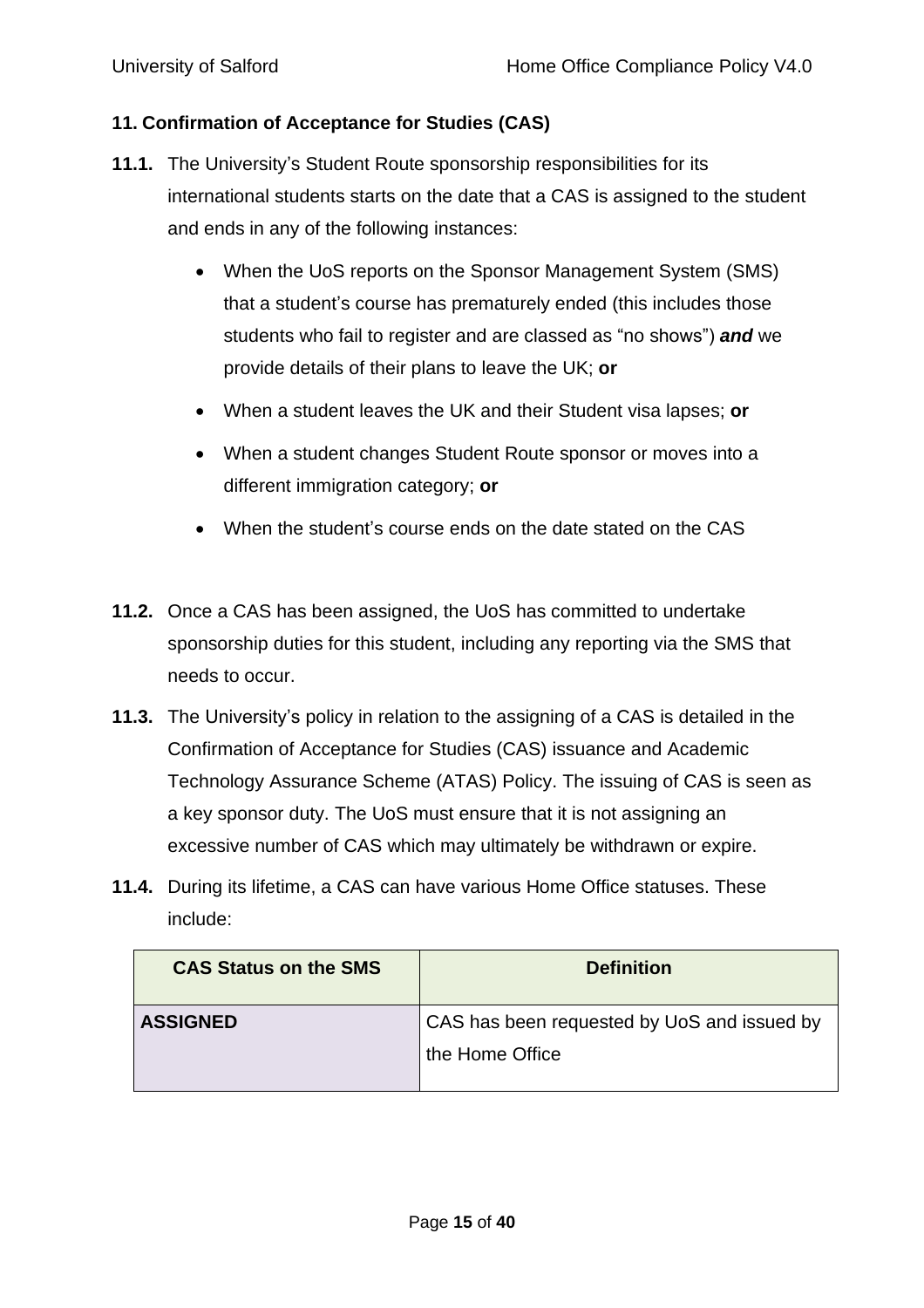| <b>USED</b>      | The student has submitted their Student visa    |
|------------------|-------------------------------------------------|
|                  | application to the Home Office and a decision   |
|                  | has been processed (either approved or refused) |
|                  |                                                 |
| <b>OBSOLETE</b>  | The student has made a Student visa application |
|                  | with a CAS from another institution. This       |
|                  | immediately makes the CAS issued by UoS void.   |
|                  |                                                 |
| <b>EXPIRED</b>   | The CAS is older than six months and has not    |
|                  | been USED by the student. It is therefore no    |
|                  | longer valid.                                   |
|                  |                                                 |
| <b>WITHDRAWN</b> | UoS has withdrawn the CAS that it has issued    |
|                  | prior to the student making a visa application  |
|                  | with that CAS.                                  |
|                  |                                                 |

**11.5.** In addition to detailing these Home Office CAS statuses on the student record, Banner records two unique statuses in relation to Student Route applicants that are not visible on the SMS. These are:

| <b>CAS Status on Banner</b><br>(screen SKAICAS) | <b>Definition</b>                                                                                                 |
|-------------------------------------------------|-------------------------------------------------------------------------------------------------------------------|
| <b>CLOSED</b>                                   | The CAS has been USED and a new CAS is to<br>be created (to extend current leave or for a new<br>course of study) |
| <b>REFUSED</b>                                  | The visa application for this CAS was<br>unsuccessful and the University has had sight of<br>the refusal notice   |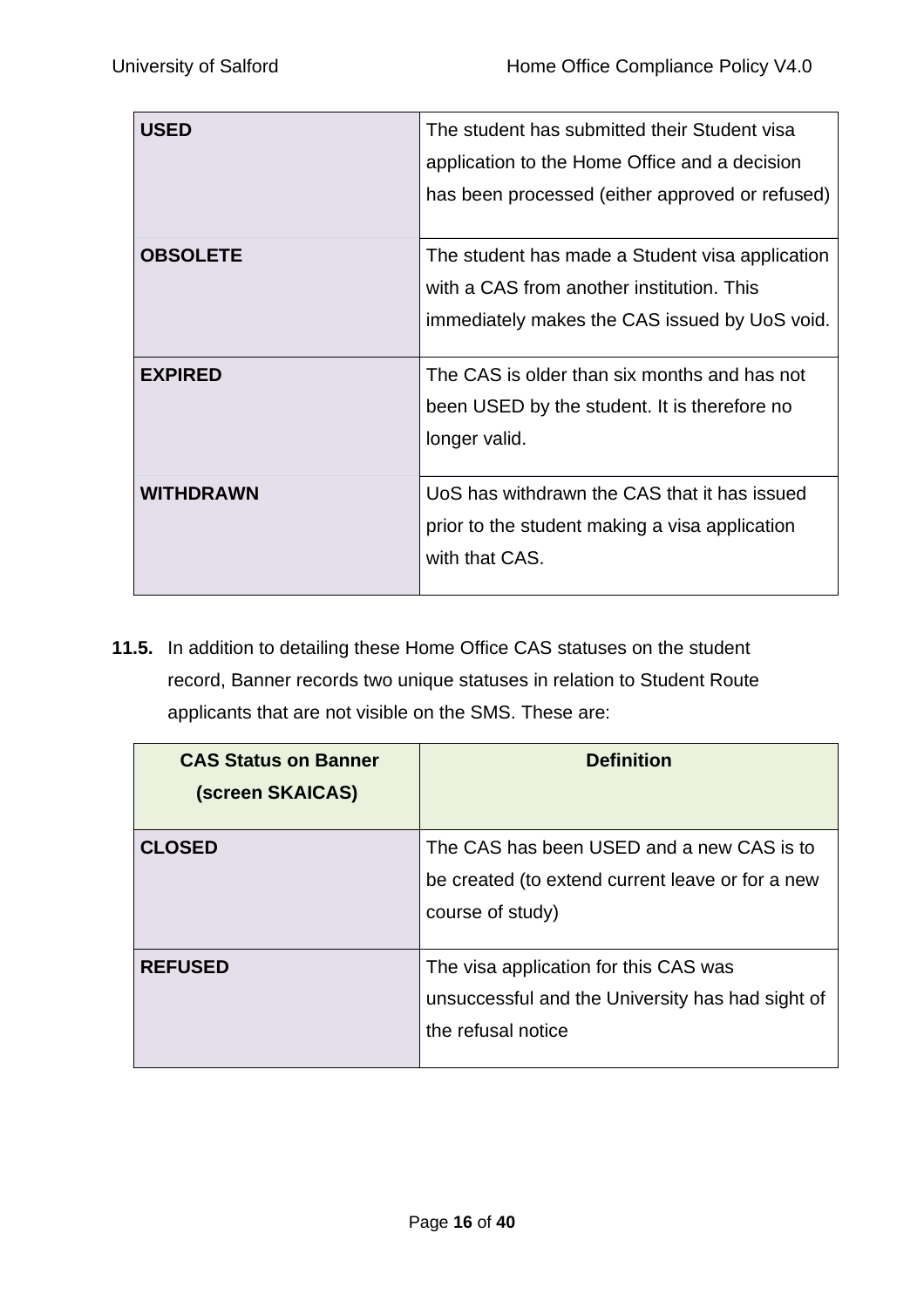# <span id="page-16-0"></span>**12. Registration**

- **12.1.** In line with the University's terms and conditions for students, all students must register before the start of each year of study. Only students who are registered will have access to UoS facilities and services. A student's contract will be automatically cancelled if they do not register for the first year of study within the registration period.<sup>5</sup>
- **12.2.** In addition to its own Academic Regulations for Taught Students and the Academic Regulations for Research Programmes, UoS must ensure that all international and EU students have the right to study in the UK at the point of registration in line with the Home Office's Immigration Rules. This requirement relates to students who have a need to be in the UK to study at some point in their programme and need to be registered with UoS in order to do this.
- **12.3.** International students could potentially arrive and attempt to register at UoS with a variety of different visa types. Although the list below is not intended to be exhaustive, the visa types listed are the most common ones that migrants may present with. If a particularly visa is presented which is not included in the list below, further advice should be sought from HOCT (also see section 13 below).

| <b>Visa Type</b>    | <b>Definition</b>    | <b>Mode of Study</b>                |
|---------------------|----------------------|-------------------------------------|
| <b>Student visa</b> | Main purpose is to   | Undergraduate (UG)                  |
| (formerly Tier      | come to the UK to    | Postgraduate Taught (PGT)           |
| 4)                  | study on a full-time | Postgraduate Research (PGR)         |
| <b>Junder UoS</b>   | basis.               |                                     |
| sponsorship,        | Course of study      | Pre-sessional English (PSE)         |
| SLN:                | must lead to a       | International Foundation Year (IFY) |
| 9DFMKXFW4]          | recognised           | Doctor Extension Scheme (DES)*      |
|                     | qualification unless |                                     |
|                     | study is for the     |                                     |
|                     | purpose of learning  |                                     |

<sup>&</sup>lt;sup>5</sup> Salford Business School do not usually accept registrations after the programme start date; English Study programmes do not accept registrations later than one week after the programme start date.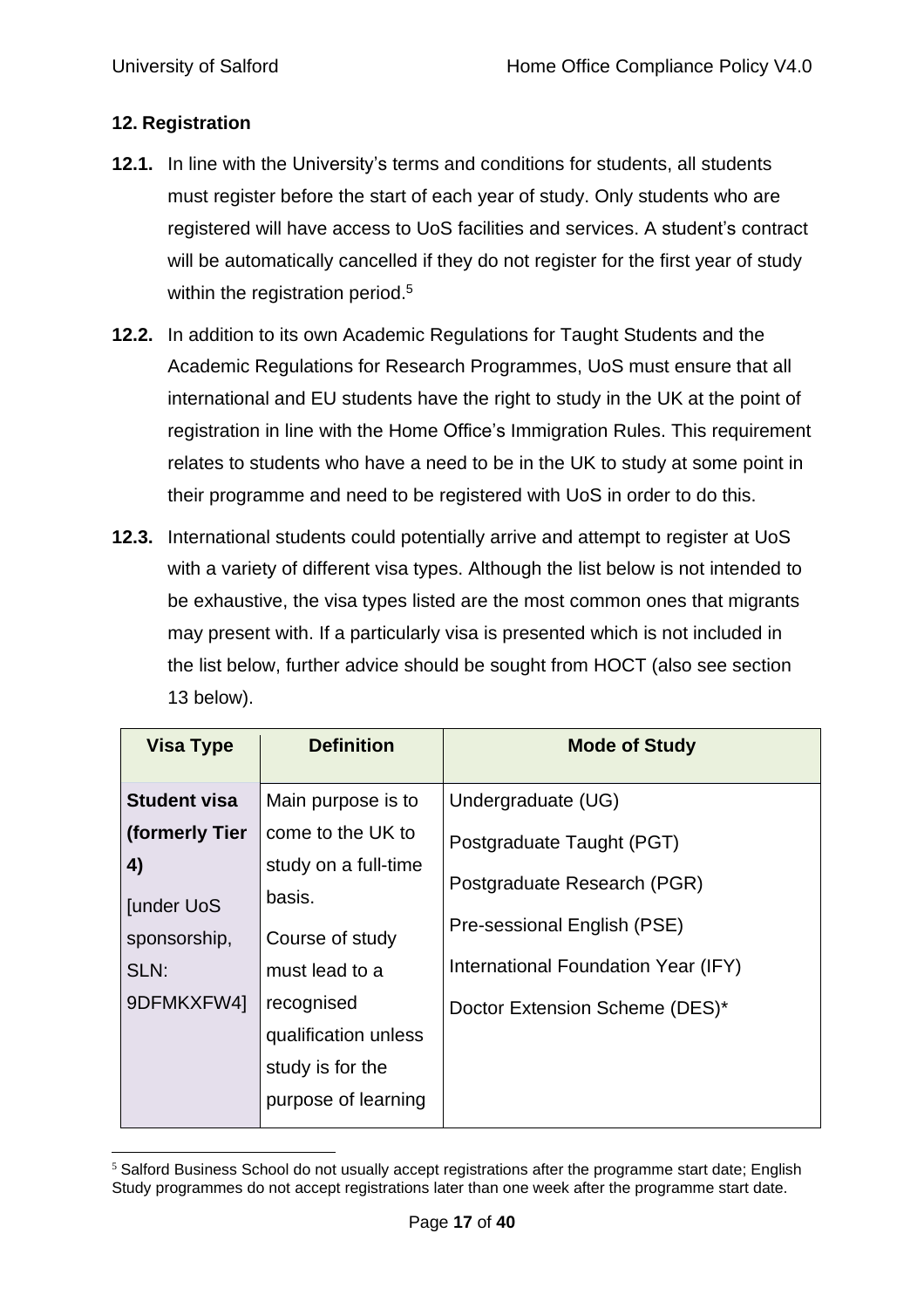|                                                         | English. These<br>students will all be<br>sponsored by UoS<br>under the<br>University's<br>sponsor licence<br>number                                                                                                                                                                                                      | *This scheme was for doctoral graduates<br>who wished to remain in the UK for a period<br>of 12 months following award of their PhD<br>to seek work experience. This scheme<br>closed on 1 July 2021. |
|---------------------------------------------------------|---------------------------------------------------------------------------------------------------------------------------------------------------------------------------------------------------------------------------------------------------------------------------------------------------------------------------|-------------------------------------------------------------------------------------------------------------------------------------------------------------------------------------------------------|
| <b>Start-Up Visa</b>                                    | Main purpose is to<br>set up or run a<br>business in the UK.<br>The scheme is open<br>to students who<br>have graduated with<br>a Bachelor's,<br>Master's or PhD<br>qualification.<br>Graduates will<br>receive a letter of<br>endorsement from<br>UoS with a unique<br>endorsement<br>number to apply for<br>their visa. | Permissible to study although graduates<br>should be working on business concepts<br>and strategy. If they fail to make progress<br>endorsement can be revoked.                                       |
| <b>Skilled</b><br><b>Worker</b><br>(formerly Tier<br>2) | Main purpose is to<br>work.                                                                                                                                                                                                                                                                                               | Study is permissible as long as it doesn't<br>interfere with the job they are sponsored for.                                                                                                          |
| Tier 5<br>(International<br>Agreement)                  | Main purpose is to<br>work.                                                                                                                                                                                                                                                                                               | Study is permissible as long as it doesn't<br>interfere with the job that they are<br>sponsored for.                                                                                                  |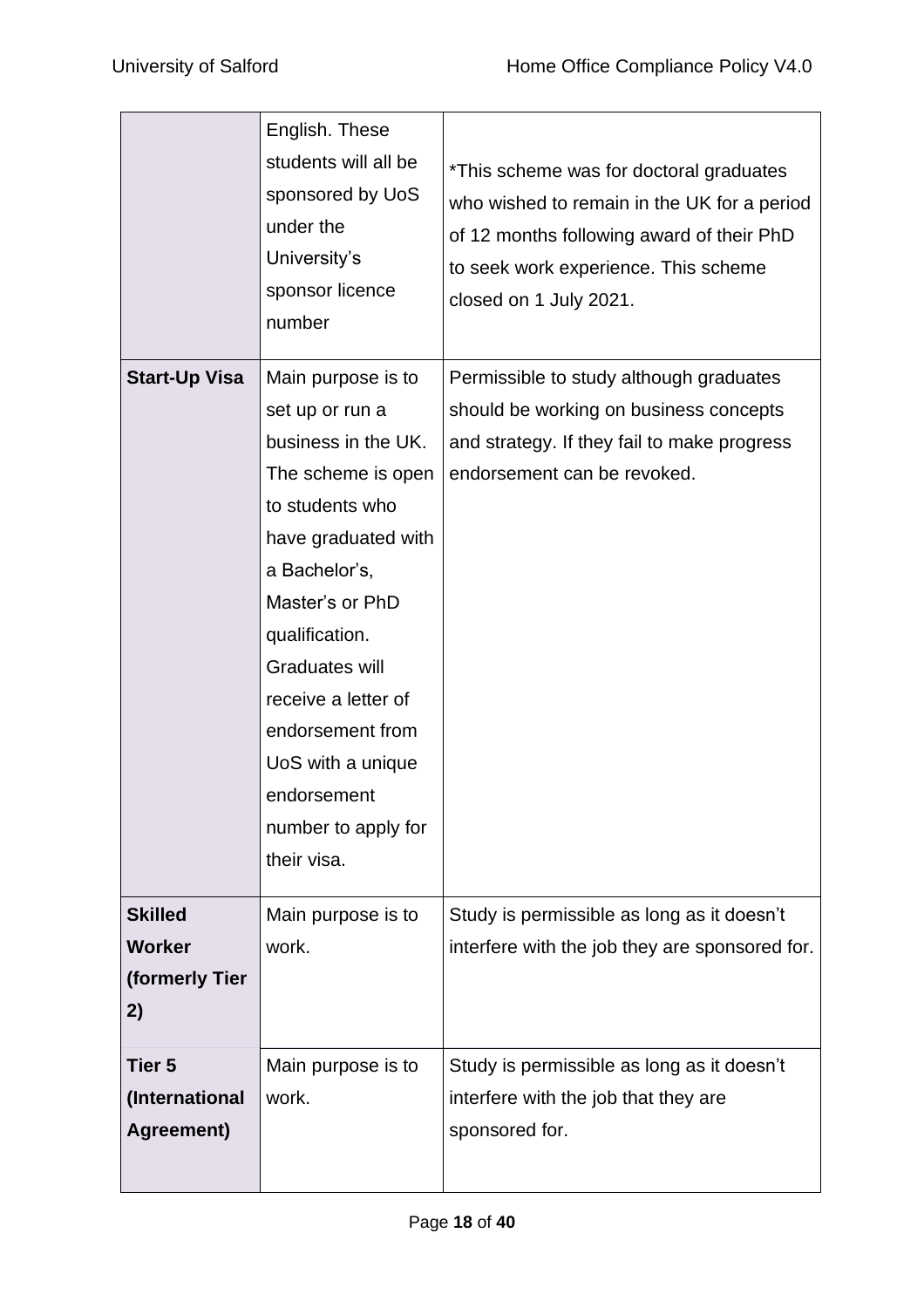| <b>Tier 5 (Youth</b><br><b>Mobility</b>     | Main purpose is to<br>work.                                                                                                                                                                                                | Study is permissible.                                                                                                                                                                                                     |
|---------------------------------------------|----------------------------------------------------------------------------------------------------------------------------------------------------------------------------------------------------------------------------|---------------------------------------------------------------------------------------------------------------------------------------------------------------------------------------------------------------------------|
| Scheme)                                     |                                                                                                                                                                                                                            |                                                                                                                                                                                                                           |
| <b>Short-term</b><br>student visa<br>(STSV) | Main purpose for<br>studying short<br>courses between 6<br>and 11 months for a<br>specific English<br>language<br>programme.                                                                                               | Students undertaking English language<br>courses between 6 and 11 months only                                                                                                                                             |
| <b>Visitors</b>                             | Main purpose for<br>studying short<br>courses up to 6<br>months in duration.                                                                                                                                               | Split-site students;<br>Distance Learners who need to come to the<br>UK for less than six months;<br>courses of six months or less (whether full-<br>time or part-time);<br>PSE students;<br>IFY students repeating study |
|                                             | Students of at least<br>16 years old<br>studying a course<br>equivalent to a UK<br>degree in another<br>country who visit<br>UoS to develop<br>research skills as<br>part of their course<br>at their home<br>institution. | Students registered at overseas institutions<br>visiting UoS to conduct research for six<br>months or less (please see non-UK Visitor's<br>Policy).                                                                       |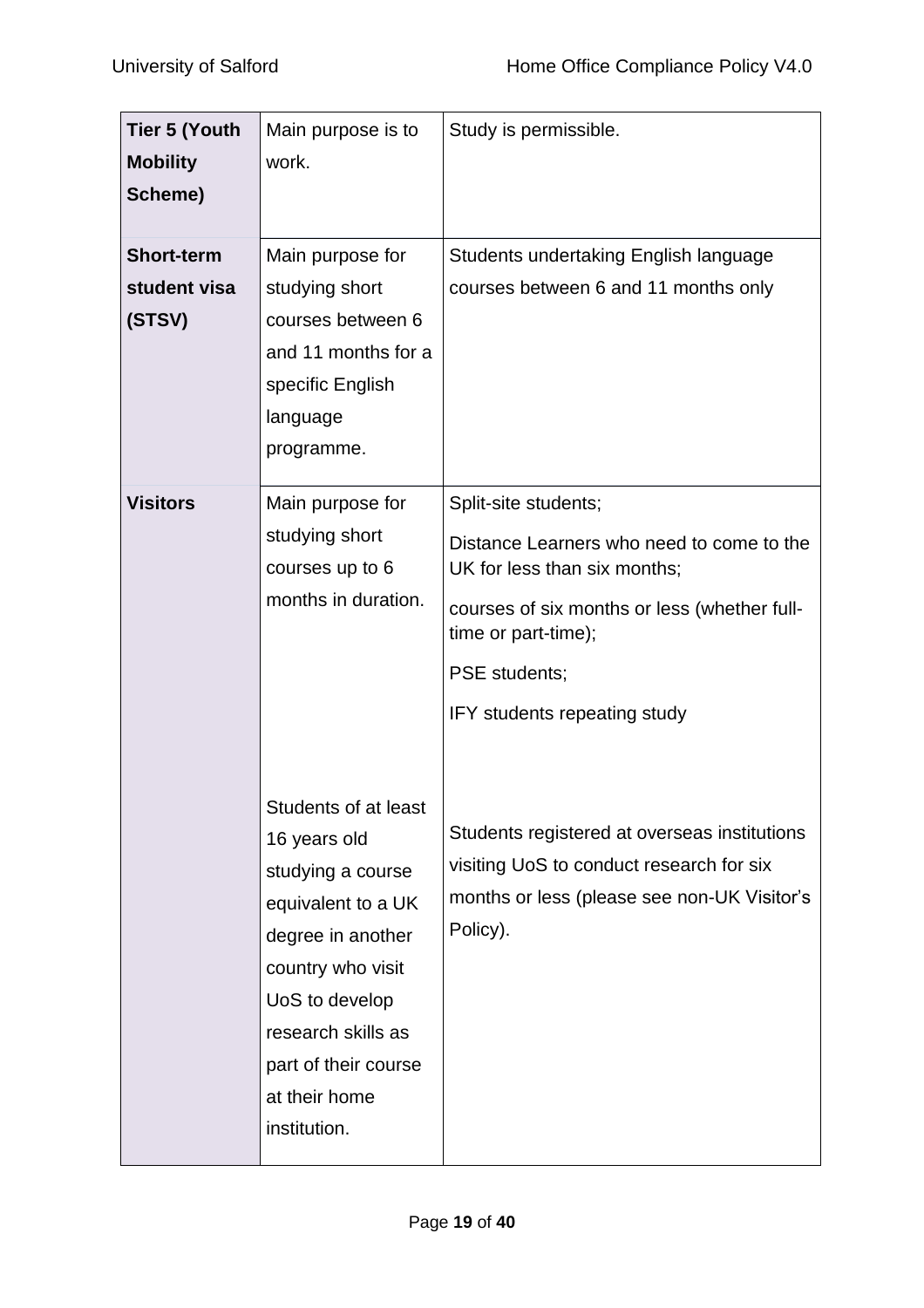| <b>PBS</b><br><b>Dependent</b><br>visa (in UK as<br>part of a family<br>member's visa) | Will be the partner<br>or child of the main<br>visa holder under<br>any of the Points-<br>Based (PBS)<br>immigration<br>categories. | UG<br><b>PGT</b><br><b>PGR</b><br><b>PSE</b><br><b>IFY</b><br>Can study on a full-time or part-time basis.<br>Ensure leave to remain covers full duration<br>of the course or a Terms and Conditions<br>document is signed stating that it is their                                                                                 |  |
|----------------------------------------------------------------------------------------|-------------------------------------------------------------------------------------------------------------------------------------|-------------------------------------------------------------------------------------------------------------------------------------------------------------------------------------------------------------------------------------------------------------------------------------------------------------------------------------|--|
|                                                                                        |                                                                                                                                     | responsibility to obtain permission to stay<br>for the duration of their programme.                                                                                                                                                                                                                                                 |  |
| <b>Schengen</b><br>visa                                                                | Used for travel<br>within the European<br>Schengen area                                                                             | Not applicable in the UK                                                                                                                                                                                                                                                                                                            |  |
| <b>Family</b><br><b>Reunion</b>                                                        | To allow dependent<br>family members to<br>reunite with their<br>sponsors who are<br>20ecognized<br>refugees                        | UG<br><b>PGT</b><br><b>PGR</b><br><b>PSE</b><br>IFY<br>Can study on a full-time or part-time basis.<br>Ensure leave to remain covers full duration<br>of the course or a Terms and Conditions<br>document is signed stating that it is their<br>responsibility to obtain permission to stay<br>for the duration of their programme. |  |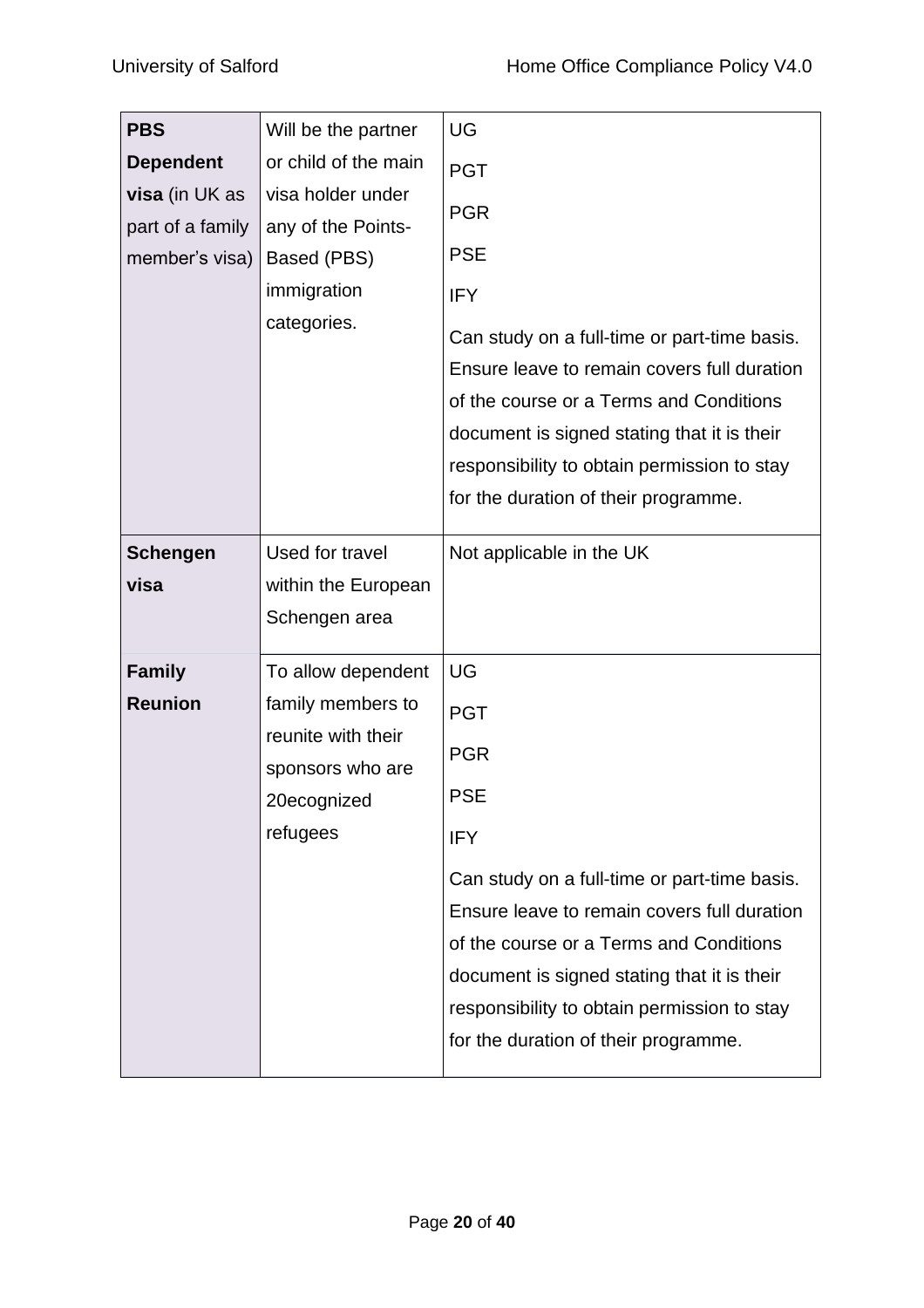| <b>Indefinite</b><br><b>Permission to</b><br>Enter or Stay /<br><b>Permanent</b><br>Residence,<br>including<br><b>Settled Status</b><br>under the EU<br><b>Settlement</b><br><b>Scheme</b> | Ability to stay in the<br>UK indefinitely                                                                                                                         | UG<br><b>PGT</b><br><b>PGR</b><br><b>PSE</b><br><b>IFY</b><br>Can study on a full-time or part-time basis.                                                                                                                                                                                                                                 |
|--------------------------------------------------------------------------------------------------------------------------------------------------------------------------------------------|-------------------------------------------------------------------------------------------------------------------------------------------------------------------|--------------------------------------------------------------------------------------------------------------------------------------------------------------------------------------------------------------------------------------------------------------------------------------------------------------------------------------------|
| <b>Permission to</b><br>stay (formally<br>Leave to<br>remain),<br>including Pre-<br><b>Settled Status</b><br>under the EU<br><b>Settlement</b><br><b>Scheme</b>                            | Ability to stay in the<br>UK for a fixed period                                                                                                                   | UG<br><b>PGT</b><br><b>PGR</b><br><b>PSE</b><br><b>IFY</b><br>Can study on a full-time or part-time basis.<br>Ensure leave to remain covers full duration<br>of the course or a Terms and Conditions<br>document is signed stating that it is their<br>responsibility to obtain permission to stay<br>for the duration of their programme. |
| <b>Graduate</b><br>Route visa                                                                                                                                                              | Ability to stay in the<br>UK for either two or<br>three years to seek<br>graduate work<br>experience following<br>the study of a<br>degree-level<br>qualification | A person is not permitted to study at the<br>UoS on this type of visa.                                                                                                                                                                                                                                                                     |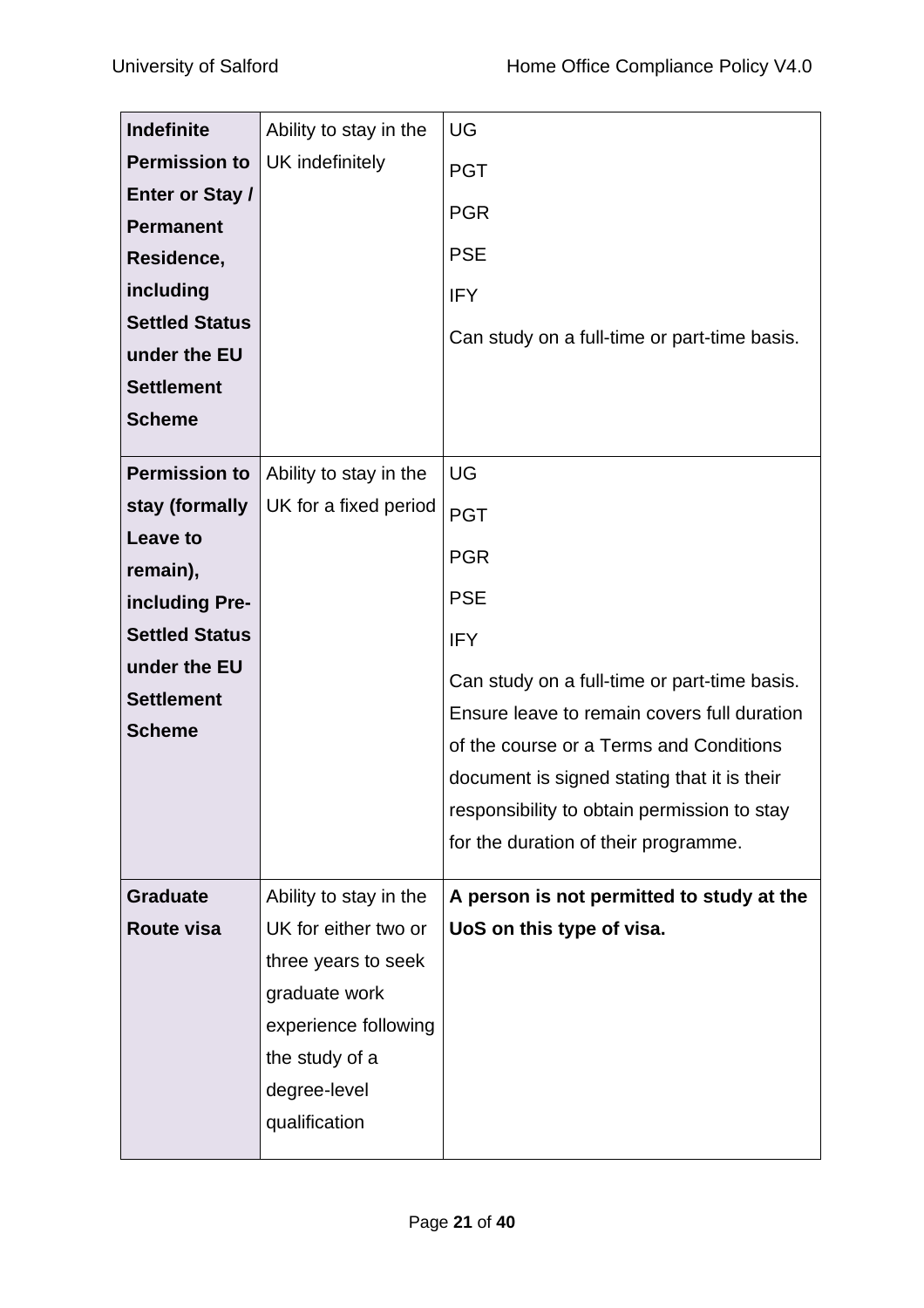- **12.4.** The University has a sponsor duty to check the documents listed on each CAS and ensure that copies of these documents are stored for Home Office audit purposes (please see section 14 below).
- **12.5.** Late registration requests from students who wish to register later than the last date of acceptance – must be submitted to the Registration team in Student Administration. Consultation then occurs between the student, their School, Admissions and HOCT to ensure that there is no detrimental effect on the student's ability to progress and attain their qualification.
- **12.6.** The University has 10 working days after the last date of acceptance stated on the CAS to report students back to the Home Office as a NO SHOW (failure to register) if the student does not obtain late registration authorisation. This reporting is done via the SMS by the CAS issuance team in HOCT.

## <span id="page-21-0"></span>**13. Non-Student route and right to study**

- **13.1.** When registering a non-Student route visa holder it is important that the visa expiry date is noted to see whether a) the student has a right to study; and b) the student will be able to complete their course in the time that their leave to enter/ remain allows. If the student will not realistically be able to complete their course in this time, then a conversation should occur between HOCT and the student explaining the risks and whether the student will be able to apply for a subsequent visa or switch into another immigration category.
- **13.2.** If there is any doubt as to whether the student can study on their visa, cases should be referred to HOCT who will investigate this with UKCISA and the Premium Customer Service Team (PCST) at UKVI. As UKCISA's *Tier 4 Compliance: a practical guide* confirms, 'the UKVI regards the enrolment of students who do not have valid immigration permission to study in the UK as a serious breach of … sponsor duties and it could lead to the loss of … sponsor status.'<sup>6</sup>

<sup>6</sup> *Tier 4 Compliance: a practical guide* (UKCISA, 2016), 4.1, p. 25.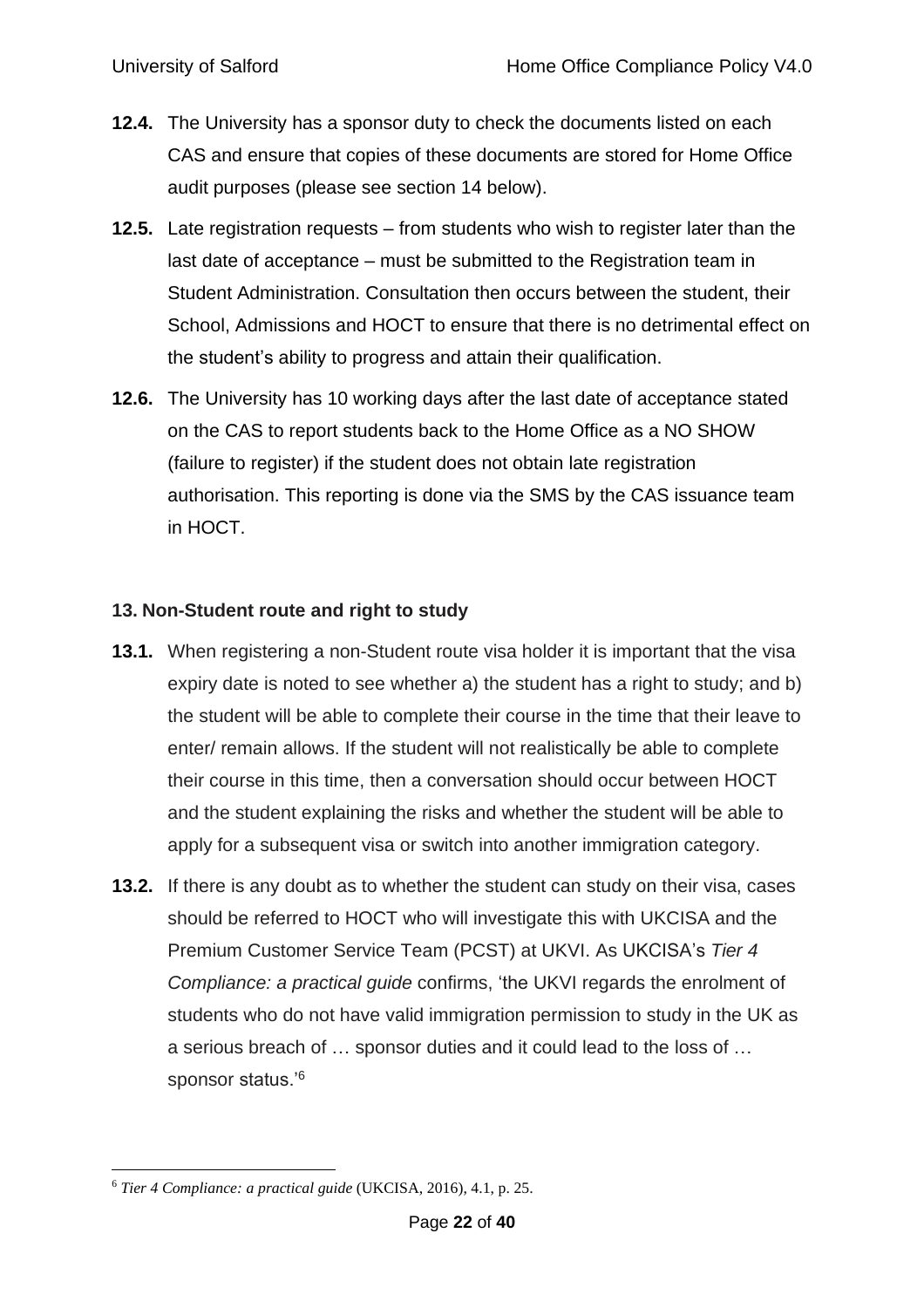# <span id="page-22-0"></span>**14. Record-keeping duties**

- **14.1.** For each Student Route visa holder sponsored by the UoS, copies of certain documents must be kept in line with the Home Office's Workers, [Temporary](https://www.gov.uk/government/uploads/system/uploads/attachment_data/file/571025/Appendix_D_24-11-2016.pdf) Workers and Students: guidance for [sponsors,](https://www.gov.uk/government/uploads/system/uploads/attachment_data/file/571025/Appendix_D_24-11-2016.pdf) Appendix D: keeping [documents](https://www.gov.uk/government/uploads/system/uploads/attachment_data/file/571025/Appendix_D_24-11-2016.pdf) – guidance for sponsors.
- **14.2.** The responsibility for holding (and maintaining where appropriate) these documents falls to different teams within the University:
	- i) Prior to making offers to students the following information is required by **Admissions**:
		- Copies of all qualifications relating to the student's offer;
		- Any other evidence required for entry to the UK (e.g. ATAS certificate, etc.)

A full system of checks has been put in place by Admissions to show due diligence in ensuring the authenticity of all qualifications assessed. UoS currently check any Secure English Language Tests (SELT) using online verification systems. In terms of academic qualifications, UoS checks the validity of a qualification by crosschecking names of institutions via UK NARIC (UK National Recognition Information Centre) and through the buy-into Accredibase which checks for fake institutions and degree mills. Staff have also attended NARIC's fraudulent document training.

# **This evidence will be stored in the student's Electronic Student File (ESF).**

- ii) Before registration is completed, Student Administration/ HOCT will require sight of the following documentation which will be copied and placed in the student's ESF (if right to study checks are conducted remotely) or their Validate+ record (if right to study checks are conducted in person):
	- Passport or Travel Document including personal details page(s) and entry stamps;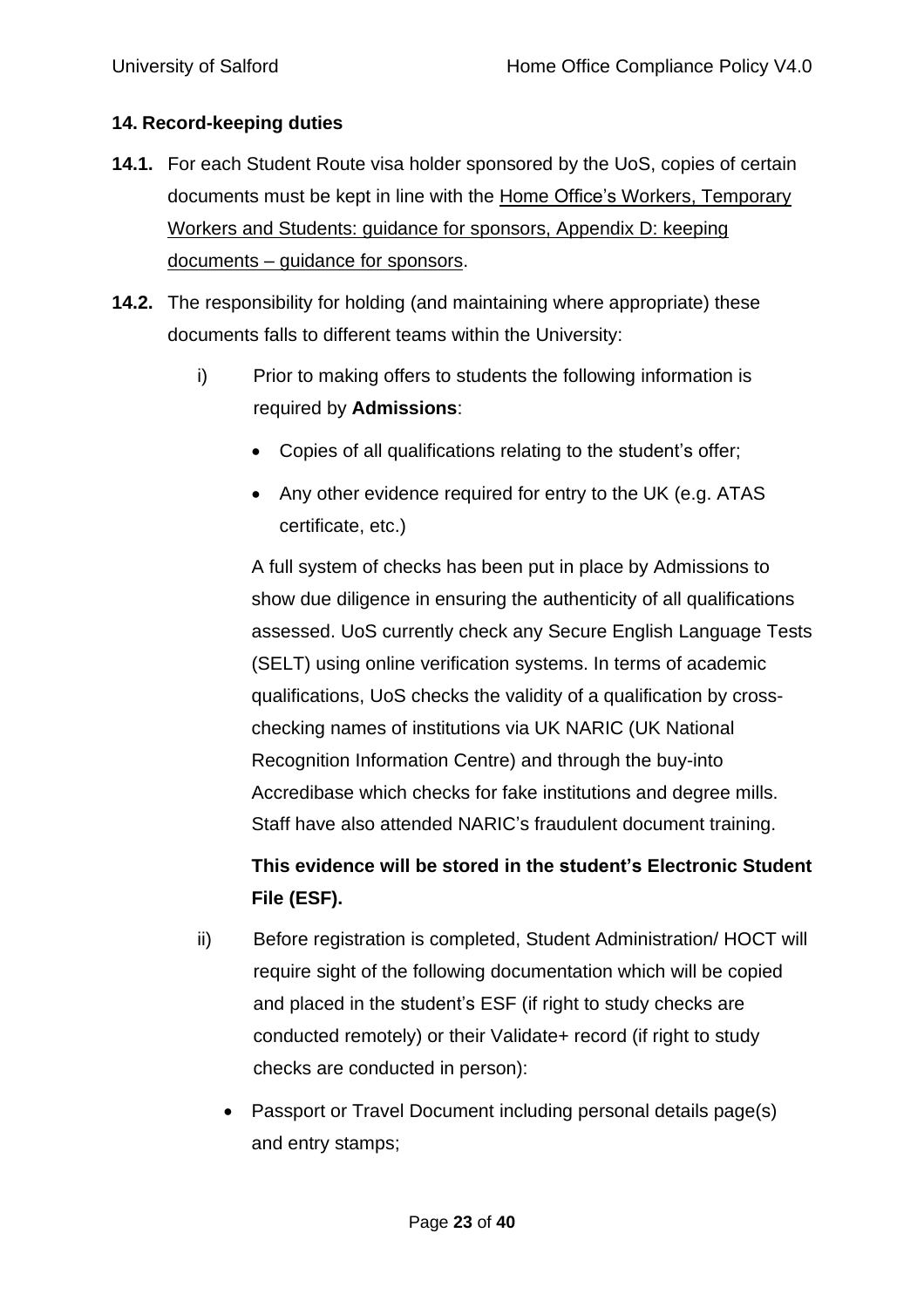- Entry Clearance Visa (ECV) for which the UoS has sponsored the non-EEA student;
- Biometric Residence Permit (BRP) for which the UoS has sponsored the non-EEA student;
- Digital immigration status of any EU student
- **14.3.** All documents pertaining to Appendix D of the Immigration Rules are checked to ensure up-to-date information is stored before an extension to study and/ or a CAS extension is approved.
- **14.4.** All documents must be kept for six years following the end of the student's Tier 4/ Student sponsorship in line with the University's retention schedule. This also meets the requirements of Appendix D of the Immigration Rules that states:

If the migrant is sponsored for less than one year, the documents must be kept:

• For the duration the migrant is sponsored;

# **OR**

• Until a Home Office compliance officer has examined and approved them, whichever is the longer period

If the migrant is sponsored for one year or more, the documents must be kept:

• For one year;

**OR**

- Until a Home Office compliance officer has examined and approved them, whichever is the longer period
- **14.5.** UoS operates a self-service policy whereby students are expected to maintain their own contact details and update them as appropriate on a regular basis. The need for students to do this is highlighted in the Engagement Policy for Student Route and Tier 4 visa holders at the University of Salford. This is confirmed as one of the terms and conditions of holding a Student visa.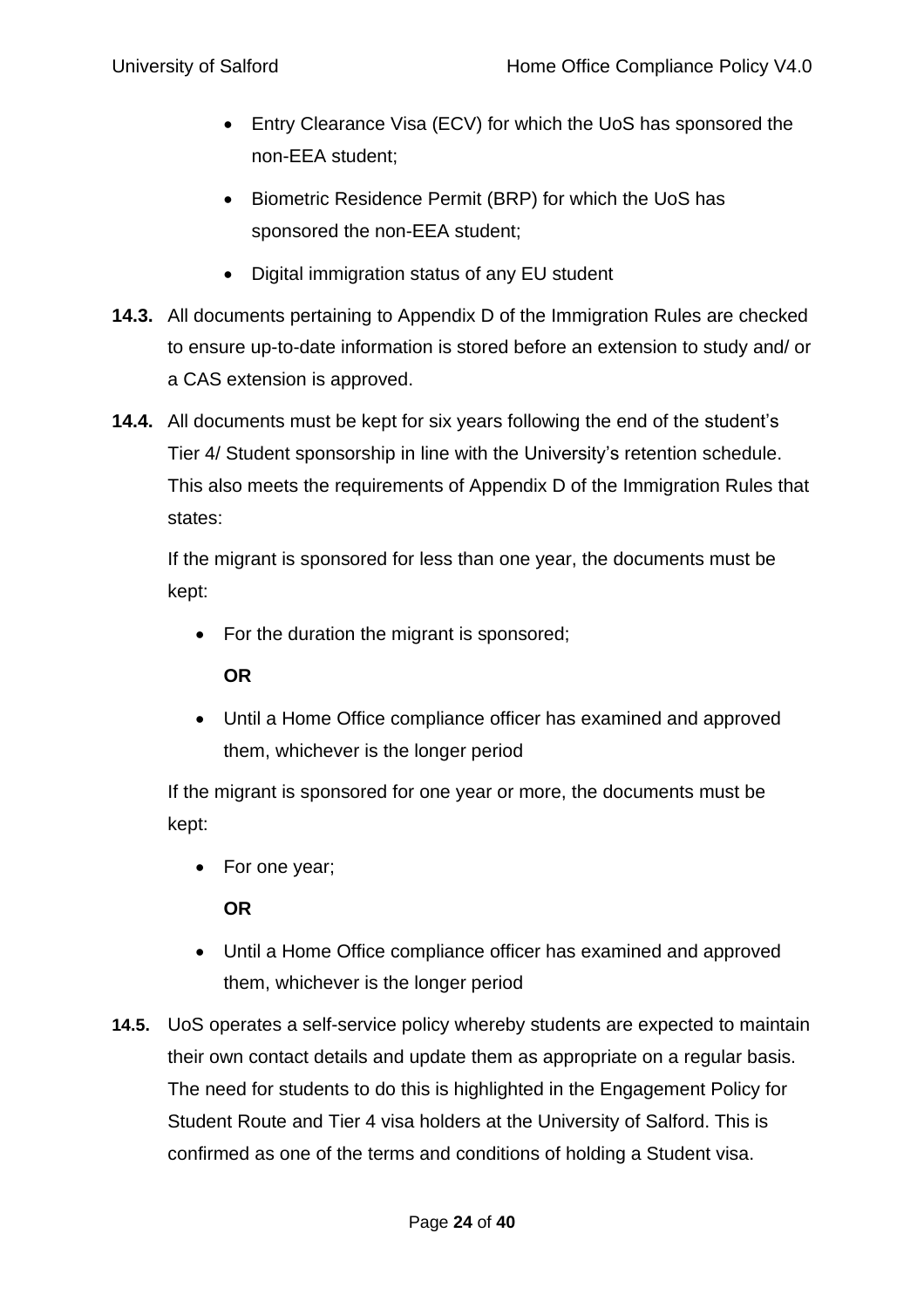**14.6.** HOCT operates an address and telephone number monthly chase for those students not holding a valid address or telephone number.

#### <span id="page-24-0"></span>**15. Engagement Monitoring**

- **15.1.** It is the responsibility of the UoS as a Student Route sponsor to monitor *all* Student Route visa holders during their period of registration with the University, whether PSE, IFY, undergraduate, PGT or PGR students. **The consequence of the University being unable to demonstrate uniform, active, routine and** *effective* **engagement monitoring as part of the University's standard procedures will be the loss of the sponsor licence and the right of the University to sponsor international and non-UK, non-Irish students.** The University is required to assure itself that all Student Route visa holders:
	- are fulfilling the requirements of their academic programme;
	- are engaging as required by the programme structure;
	- are progressing normally and are abiding by Home Office regulations governing their permission to enter (and stay in) the UK;
	- are abiding by the University regulations governing their registration as a student.
- **15.2.** UoS's policy for monitoring the engagement of its Student Route cohort is outlined in the Engagement Policy for Student Route and Tier 4 visa holders at the University of Salford.

#### <span id="page-24-1"></span>**16. Work Placements**

- **16.1.** For a Student Route visa holder to undertake a work placement as part of their programme of study, UoS must ensure that the placement:
	- is supervised
	- is assessed as an integral part of the programme of study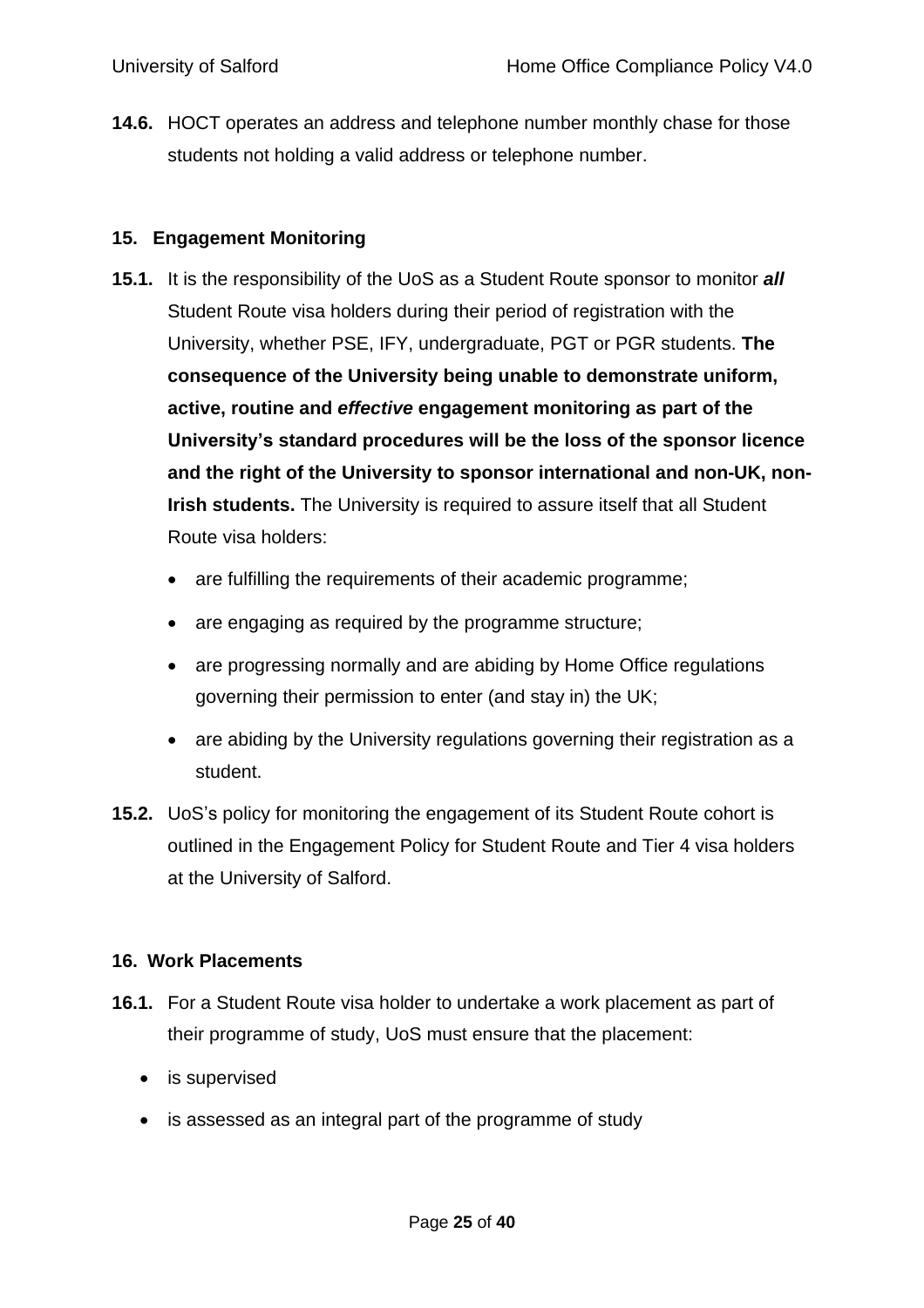- has a robust engagement monitoring system so that the University is able to meet its sponsor duties if the student retains their Student visa during the placement. The Engagement Policy for Student Route and Tier 4 visa holders at the University of Salford is compliant with this requirement.
- **16.2.** Work placements must not constitute more than 50% of a degree-level or above programme of study. However, if there is a UK statutory requirement for the programme to contain a specific period of work placement which exceeds this limit, cases should be referred to HOCT to investigate with the Home Office. The work placements in these instances must also be an integral and assessed part of the course.
- **16.3.** A student who is registered on a Higher Education course at an overseas HEI and comes to the UK to do part of their course at UoS on a Student visa may also complete a work placement during their time in the UK as long as the work placement does not exceed more than 50% of the time that they will study in the UK. Please note that a student coming to the UK on a short-term student visa or a visitor visa **CANNOT** undertake a work placement or work experience as part of their study in the UK.
- **16.4.** If a Student Route visa holder indicates that they wish to undertake a placement as defined in 16.1. and 16.2. above, UoS will need to confirm with the student whether they have a visa that will cover both their studies at the University and their placement year. If they do not, the student will be required to obtain a new Student visa three months prior to going on placement or three months before the end of their current visa.
- **16.5.** If a student is registered on a course with an integrated placement and the placement does not occur (i.e. the student is moved to the equivalent programme without a work placement) - it is the responsibility of the School to inform HOCT so that a change in circumstances can be reported to the Home Office within 10 working days of the programme transfer. It is likely that the student's visa will then be curtailed by the Home Office.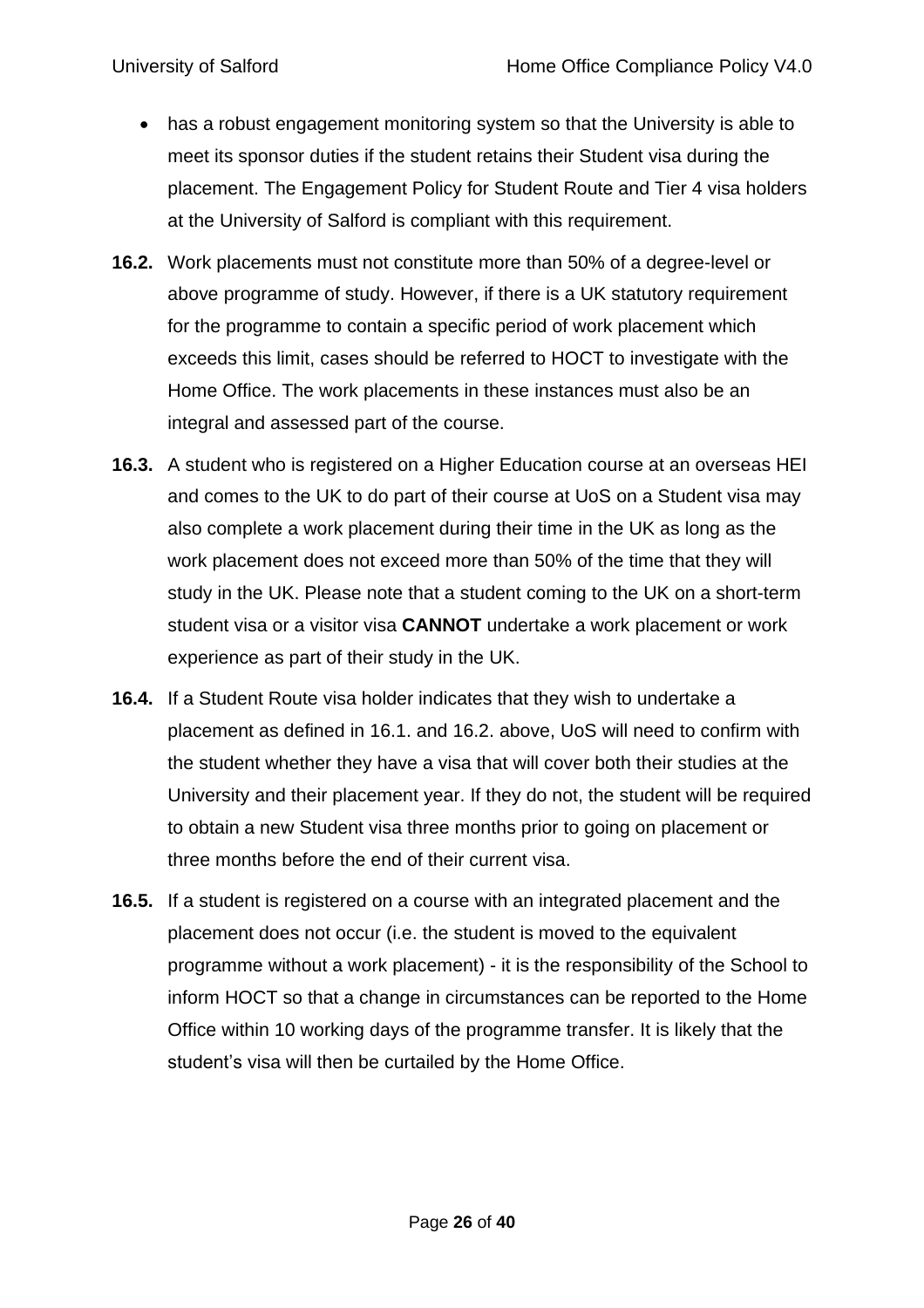#### <span id="page-26-0"></span>**17. Change of Circumstances and Progression**

- **17.1.** Any change of circumstance that occurs in relation to a student's engagement with their course of study once registration has been completed should be reported to the Home Office within 10 working days. These changes include course transfers (see Appendix 2 below), revocation following failure to pay tuition fees, interruption and withdrawal.
- **17.2.** A student will not be permitted to transfer onto a programme that requires an ATAS certificate until that ATAS certificate has been obtained and provided to HOCT. For a list of CAH3 (Common Aggregation Hierarchy) codes that require ATAS see <https://www.gov.uk/academic-technology-approval-scheme> and the University's Confirmation of Acceptance for Studies (CAS) issuance and Academic Technology Assurance Scheme (ATAS) Policy.
- **17.3.** A student who has breached the terms and conditions of their visa and/or does not have valid leave to study at UoS will be required to withdraw from their studies (or may be permitted to interrupt their studies until such time as they have rectified their immigration status to enable them to continue studying). Once this withdrawal of sponsorship has been reported by HOCT on the SMS, visa curtailment action will be taken by the Home Office.
- **17.4.** Where a student is revoked for non-payment of fees and sponsorship is subsequently withdrawn by UoS, curtailment action will be taken by the Home Office. In these circumstances, the student is required to make a fresh visa application from outside the UK if they subsequently pay their fees and wish to return to their course of study.
- **17.5.** In normal circumstances, a Student visa expires within either two or four months of the course end date as stated on the student's CAS (depending on whether the student is studying a course of less than 12 months or one that lasts 12 months or more**<sup>7</sup>** ). UoS will report any taught student who submits their final piece of assessed work one month earlier than their expected end

 $<sup>7</sup>$  Pre-sessional students, however, will receive one month wrap-up at the end of their course; whilst</sup> students undertaking other short-courses, of less than six months, below degree level will only be eligible for seven days wrap-up.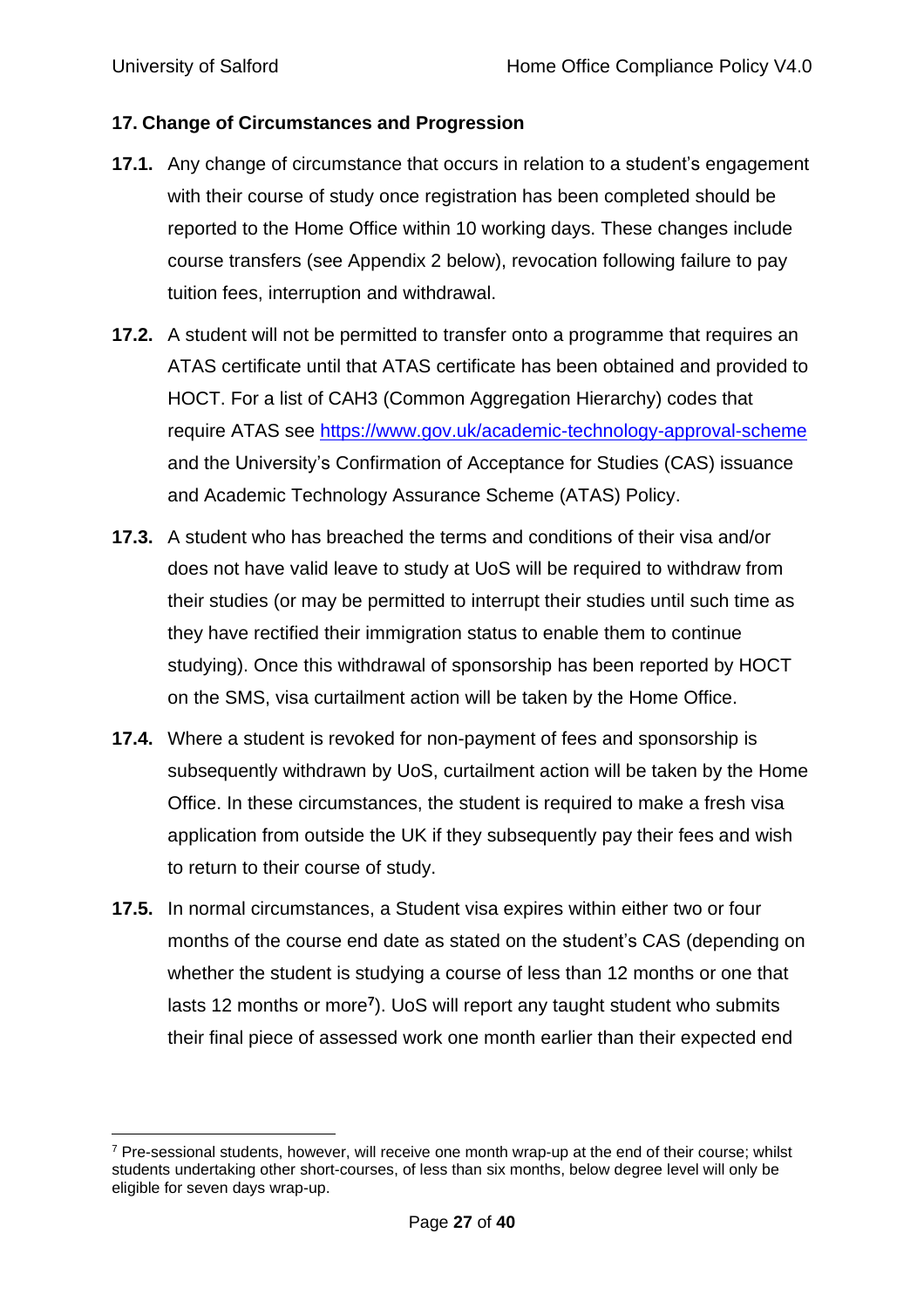date as stated on the CAS. This could, if the course end date on the CAS is more than 60 days in the future, lead to a curtailment of that student's leave.

- **17.6.** If a Student Route visa holder is granted an academic extension to their course, they may require a further CAS to extend their visa - if the new end date for their studies is after the expiry date of their current visa.
- **17.7.** If the academic extension is granted because the student needs to re-sit or retake a module, this visa extension may be done in the UK utilising the Check and Send scheme outlined in 18 below.
- **17.8.** In all other cases, the UoS will only consider issuing a further CAS to a student in the UK if there is clear evidence of academic progression on their course and/ or studies in the UK as defined by UKVI.
- **17.9.** Where academic progression is not demonstrable, the student **may** still be eligible for a further CAS to extend their visa, however, they would have to apply for entry clearance from overseas.
- **17.10.** UoS may also refuse to issue a further CAS if a student cannot demonstrate academic progression whilst studying in the UK. For example, if a student wishes to study at the same or a lower level course than one that they have previously studied in the UK then the Home Office may deem this student as non-credible and could refuse the visa application. In such cases, the University would weigh up the risk of issuing a further CAS that could lead to a visa refusal. This risk would be assessed based on the documentary evidence supplied by the student and their stated career aspirations. If it is determined that a further CAS could be issued in these circumstances, then the University would need evidence that the student had already left the UK and would be making the visa application overseas, before that CAS would be issued.

# <span id="page-27-0"></span>**18. Check and Send scheme**

**18.1.** This scheme is operated by HOCT and ensures Student visa applications and supporting documents are correct before being submitted to UKVI by the student.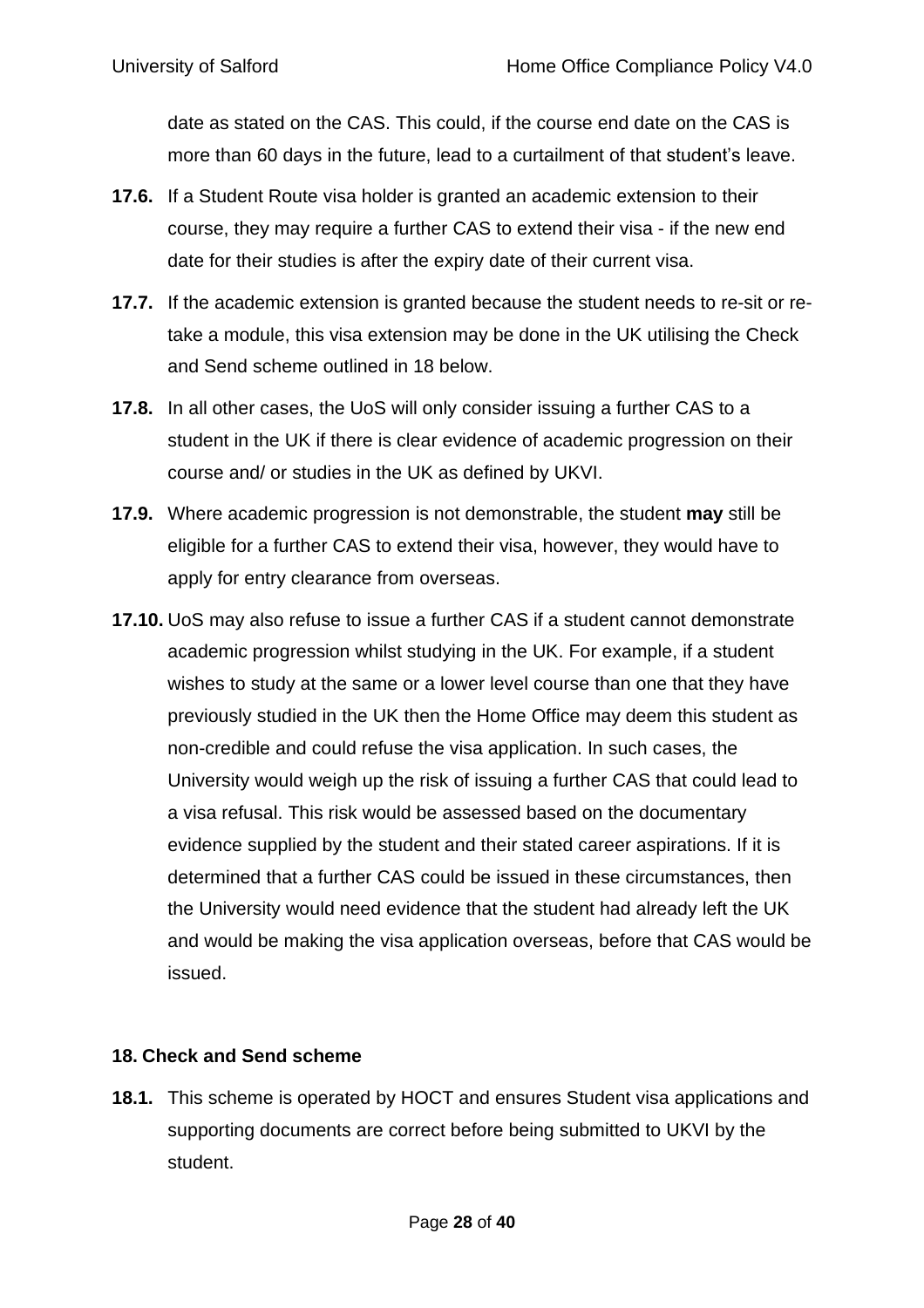- **18.2.** The key advantage of this process is that all Student visa applications are rigorously checked by HOCT staff to identify and rectify issues at an early stage before a Student visa application is submitted. This helps the University to mitigate against a visa refusal. The Student visa refusal rate has a significant impact on one of the key factors that the Home Office considers when looking at the annual BCA for Student sponsors (see 2 above).
- **18.3.** Another advantage is that the service links to the support provided by PCST at the Home Office. Complex cases (which might otherwise result in lengthy processing times or incorrect refusals) can be queried directly with PCST, who can act as a mediator with the caseworker assessing the visa application.
- **18.4.** Students also see huge benefits to using this scheme. The scheme is a more efficient and streamlined option from a student perspective, leaving them with more time to concentrate on their studies, as much of the administration time is mitigated by the University. The scheme also reduces the significant emotional and financial impact on individuals of having a Student visa application refused. In addition, students with dependants can also utilise the scheme to extend their dependants permission to stay in the UK.

# <span id="page-28-0"></span>**19. Preventing illegal working**

- **19.1.** During a Home Office audit that considers the Skilled Worker licence as well as the Student Route licence, UKVI personnel will ask to see a sample of files relating to non-EEA employees who are not sponsored by UoS under a Skilled Worker certificate of sponsorship (CoS). These files will be measured against UKVI's own [guidelines](https://www.gov.uk/government/publications/sponsor-a-tier-2-or-5-worker-guidance-for-employers) on preventing illegal working. For non-Skilled Worker migrants, the UoS will be expected to demonstrate that they have taken evidence relating to the migrant's current immigration status, covering their right to work.
- **19.2.** The University will also need to show that they have designed systems and have sound business processes to allow Student Route visa holders (whether studying at UoS or not) to work no more than the permitted number of hours stated on their visa.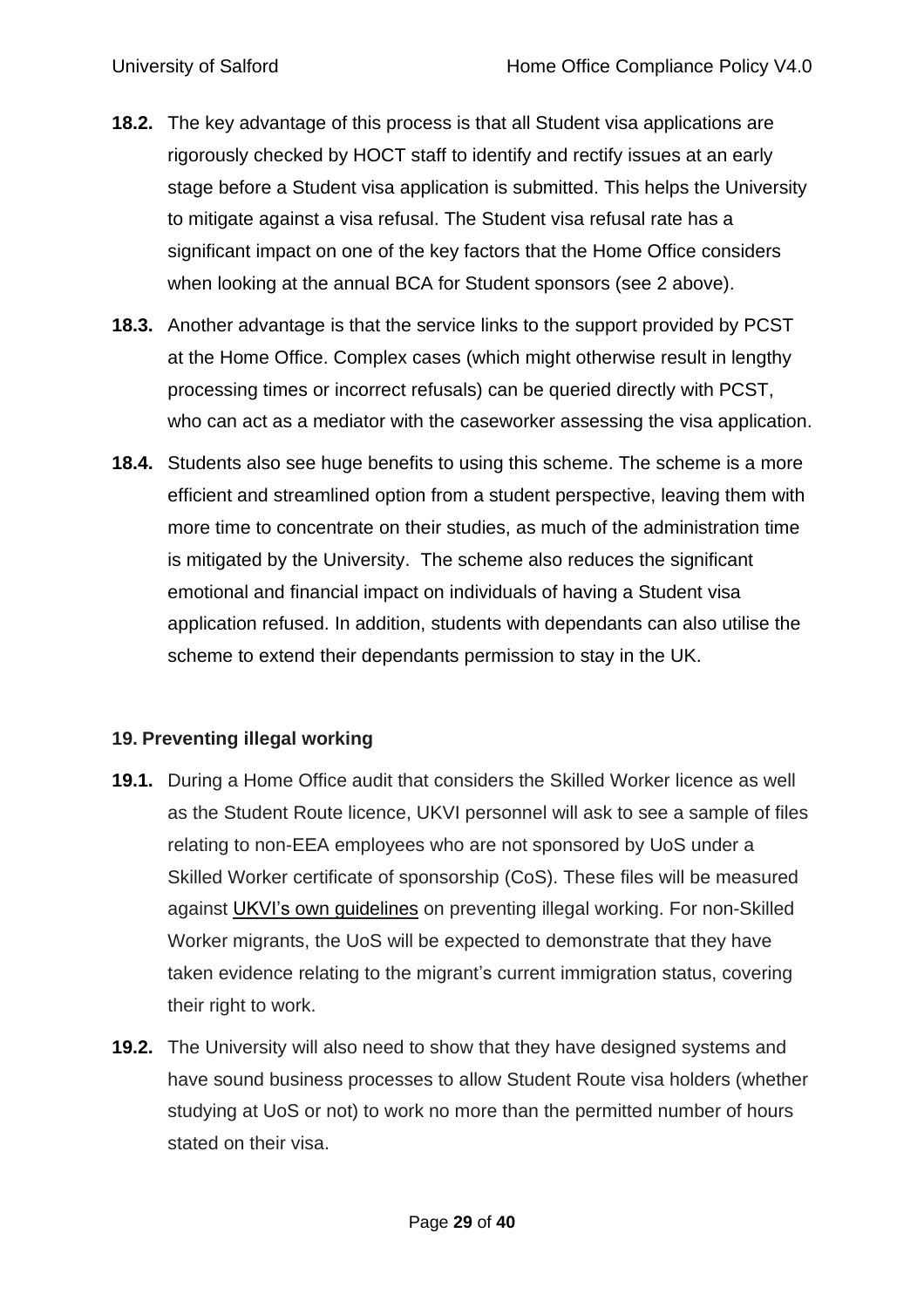- **19.3.** UoS currently employs students on either a contract basis (via Human Resources) or on a non-contract basis through the University recruitment agency [Unitemps.](http://www.salford.ac.uk/unitemps)
- **19.4.** For all contracted work, Human Resources conduct a right-to-work check prior to the commencement of a contract. Human Resources are also responsible for ensuring that these particular students work no more than 20 hours per week during term-time. This is achieved by:
	- Flagging all Student Route visa holders on SAP (Systems, Applications and Products in Data Processing) – a system which hosts and maintains workforce data – and running monthly reports to ensure hours are not being exceeded;
	- Ensuring all students and hiring managers sign a declaration of obligation which stipulates the work restrictions;
	- Reinforcing Student visa restrictions with the hiring managers in Schools and coordinating the allocation of working hours within the Schools to ensure compliance on working hours.
- **19.5.** Similarly Unitemps conduct right-to-work checks prior to students being engaged in work by UoS. In relation to international students they are also responsible for ensuring that these students work no more than 20 hours per week. This is managed by a bespoke database that tracks the immigration status of students and the hours of work allocated to them.

#### <span id="page-29-0"></span>**20. Graduation and Exit Checks**

- **20.1.** A Student Route visa holder should only be allowed to graduate if they have no immigration documentation and/ or fees outstanding.
- **20.2.** There is currently no requirement to furnish the Home Office with the UK departure details of Student Route visa holders completing their studies at UoS. However, this information is collected by HOCT when a student completes their studies earlier than expected or interrupts or withdraws from their course of study.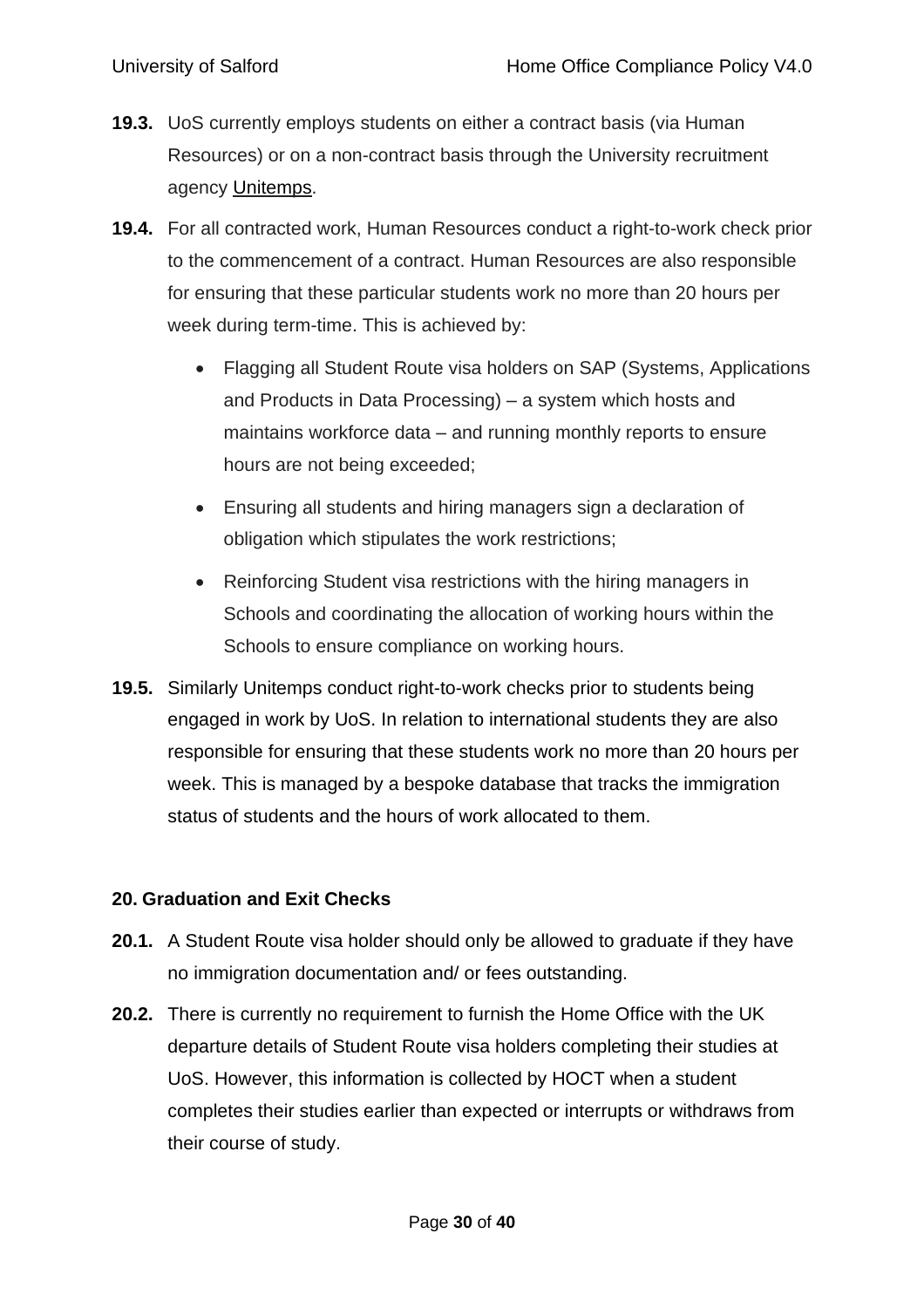**20.3.** Any UK departure data obtained by HOCT for its Student Route population is shared with the Home Office by recording details on the SMS.

#### <span id="page-30-0"></span>**21. Doctorate Extension Scheme**

- **21.1.** The Doctorate Extension Scheme (DES) was designed to allow PhD graduates a fixed period after their studies to find work with a Skilled Worker sponsor, set up a business in the UK or gain valuable work experience in their field.
- **21.2.** The DES policy for UoS is outlined in the Doctorate Extension Scheme Policy document.

## <span id="page-30-1"></span>**22. Start-Up Visa**

- **22.1.** The Start-Up Visa scheme is a route for non-UK, non-Irish nationals who wish to set up a business in the UK. Their business idea must be a new one, innovative and viable, with a potential for growth.
- **22.2.** UoS can endorse up to 10 individuals each year for a Start-Up visa.
- **22.3.** Success applicants to the scheme are granted a two-year visa.
- **22.4.** The UoS will only give an endorsement to any non-UK, non-Irish UoS graduate who has graduated within the last 12 months of the proposed date of the endorsement. Endorsement is primarily given through analysis of **a business plan**. The UoS endeavours, to the best of its ability, to assess the credibility, likelihood and success of the applicant's business plan in order to make an informed decision as to whether to award an endorsement. The University has an established system of assessment, based on the expertise of its Enterprise Team, Commercial Services Team and other support mechanisms. The University will not assist in the preparation or writing of a business plan which will be the primary form of assessment nor will it provide any assistance with the visa application process as it is outside the University's Student visa remit.
- **22.5.** The University's policy in relation to the Start-Up Visa is outlined in the Start-Up Visa Policy document.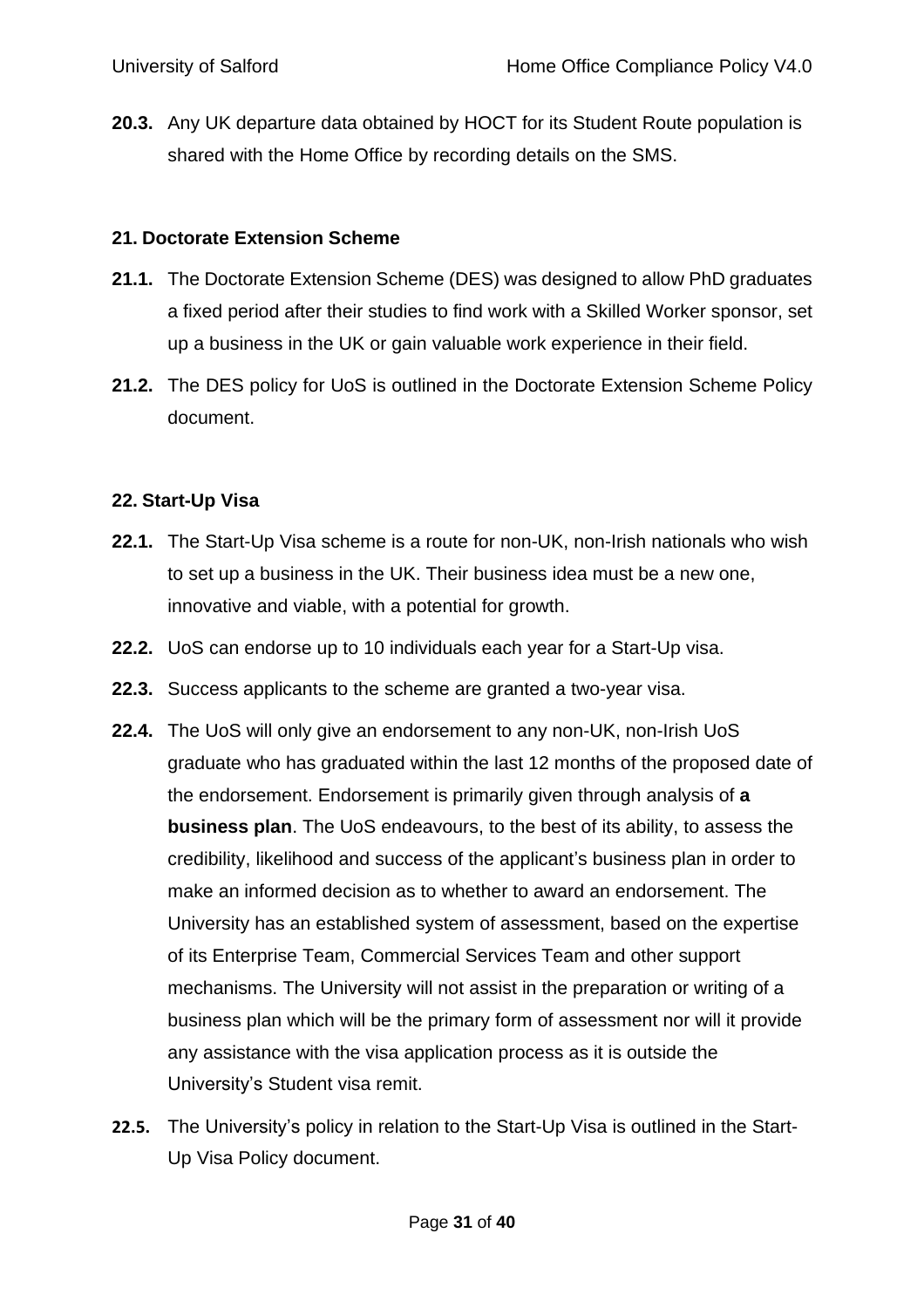#### **23. Graduate Route**

- **23.1.** The UK government opened the [Graduate](https://www.gov.uk/government/news/graduate-route-to-open-to-international-students-on-1-july-2021) Route on 1 July 2021. This immigration route is for non-UK, non-Irish students who want to work in the UK following the successful completion of either a Bachelor's degree, a Master's degree, or PhD (or another type of doctoral qualification). Eligible students switching into the Graduate route will be able to work or look for work after their studies for a maximum period of 2 years (or 3 years if they have successfully completed a PhD).
- **23.2.** To qualify for the Graduate Route, an individual must meet the following conditions:
	- They must be in the UK and have valid Tier 4 or Student immigration permission;
	- they must have completed the eligible course during their current period of Tier 4 or Student immigration permission and it must be the same course for which their Confirmation of Acceptance for Studies (CAS) was assigned (unless they were allowed to switch to a different course without applying for new Tier 4 or Student permission, then they can use that new course as the relevant qualification);
	- they must have had Tier 4 or Student permission for the duration of their course. They cannot switch to the Graduate Route from any other type of immigration permission;
	- If they have studied a course of 12 months or less then they must have studied the whole course in the UK, and for a course of more than 12 months, they must have studied in the UK for at least 12 months. **However, there is a concession in place for those who have not been able to study in the UK due to the effects of the COVID-19 pandemic.** Therefore, students who began their studies from September 2020 **and completed their course in the 2020/21 academic year**, needed to have arrived in the UK by 27 September 2021 or before their visa expiry date (whichever was the sooner date);
	- if their tuition fees and living costs were paid by a government and/ or an international scholarship agency within the 12-month period before they apply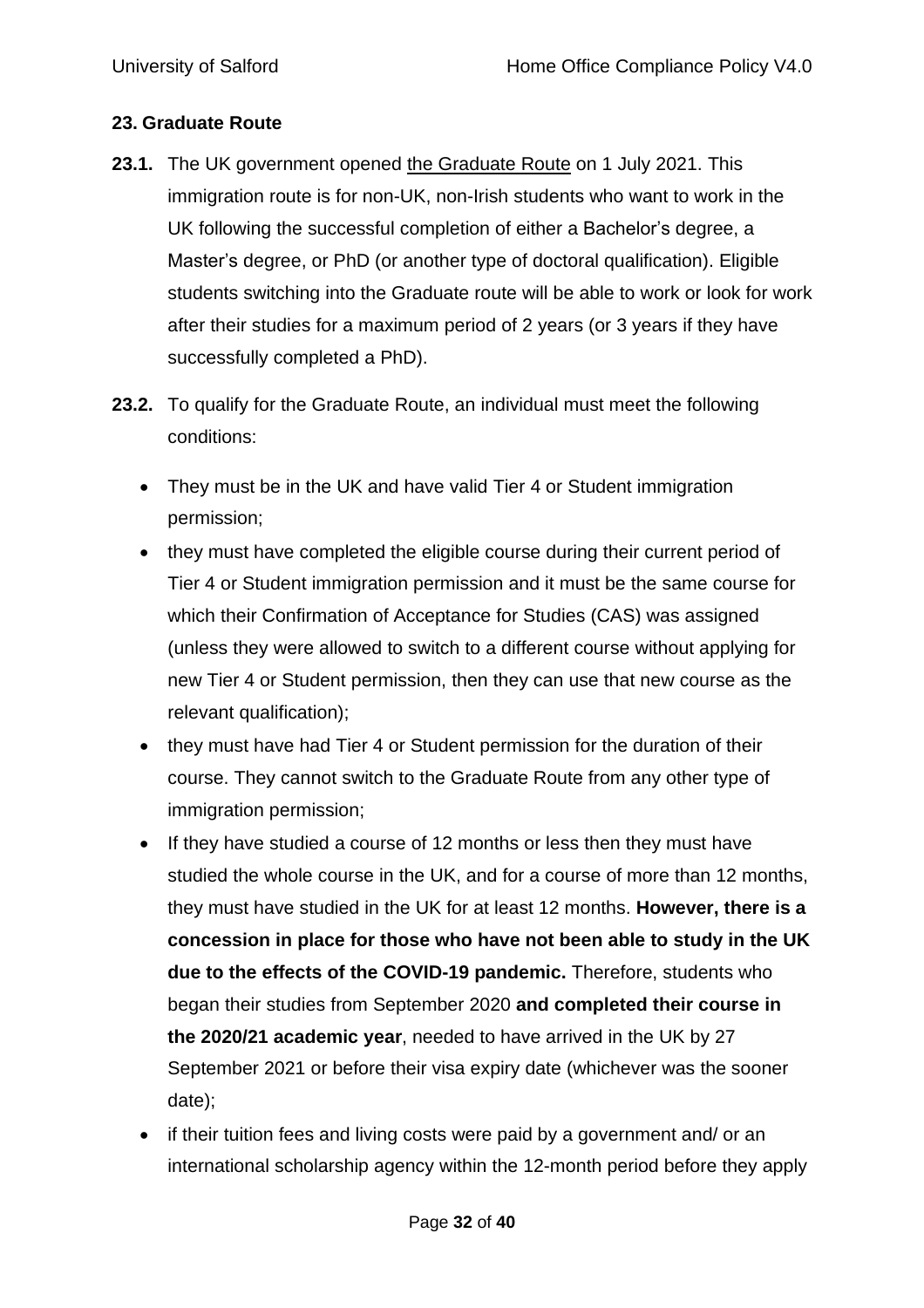for the Graduate Route, they **must** provide a letter showing the financial sponsor's consent to their application under the Graduate route;

• someone can only have permission under the Graduate route once. While it is possible to switch from the Graduate route back to the Student route, someone could not then apply again under the Graduate route based on a new qualification.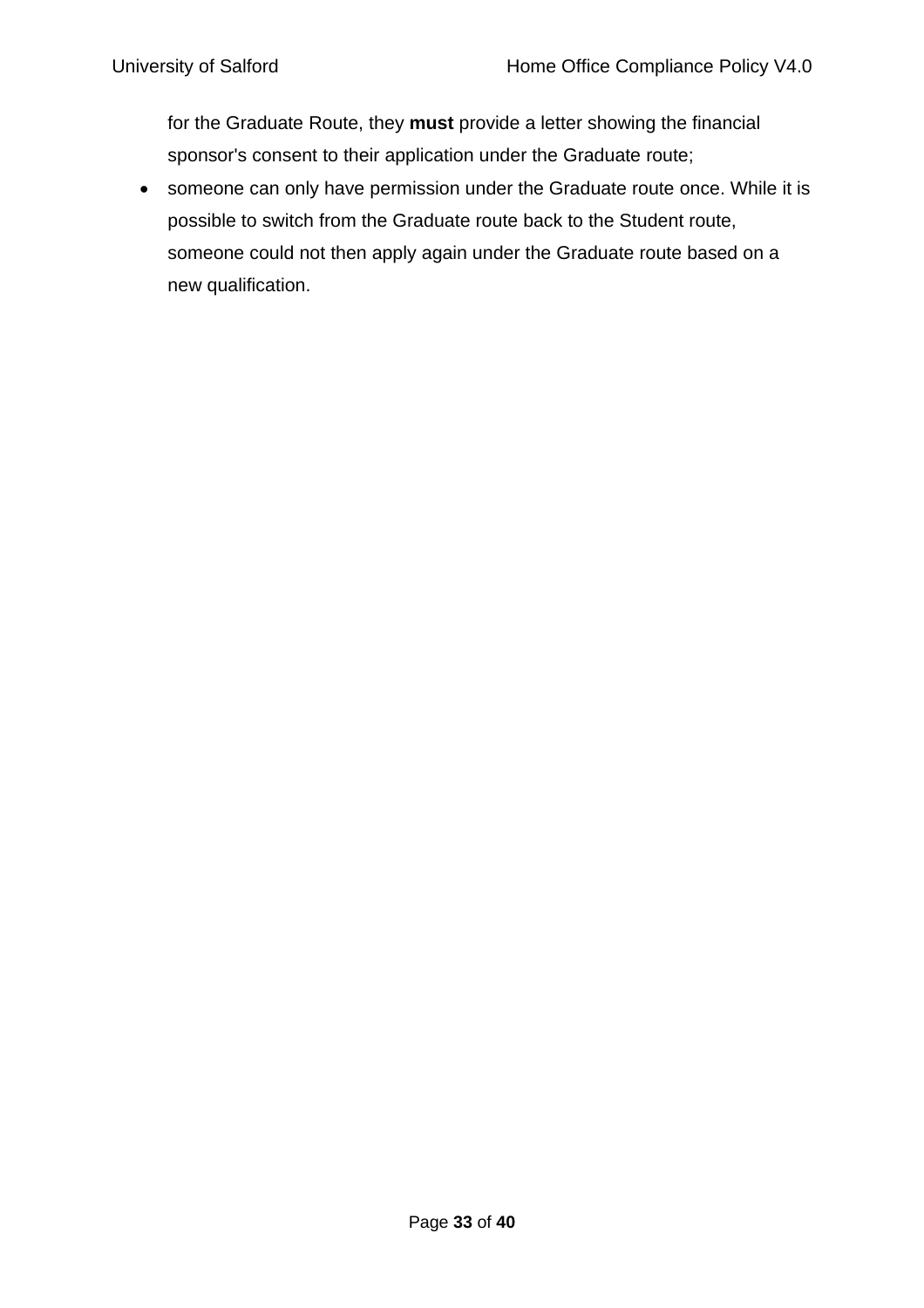# **Appendix 1 - Definition of student:**

| <b>New Student</b>                  | Student commencing study for the first time at UoS<br>$\bullet$                                                                                               |  |  |  |
|-------------------------------------|---------------------------------------------------------------------------------------------------------------------------------------------------------------|--|--|--|
|                                     | Student who has successfully completed a programme of<br>$\bullet$<br>study (either at UoS or elsewhere) and is commencing a<br>new programme of study at UoS |  |  |  |
|                                     | Split-site student who will come to the UK to study at UoS at<br>some point in their programme                                                                |  |  |  |
|                                     | Student who has successfully passed the International<br>$\bullet$<br>Foundation Year (IFY) at UoS and is commencing the first<br>year of their degree        |  |  |  |
|                                     | Student who has successfully passed the Pre-sessional<br>English (PSE) at UoS and is commencing the first year of<br>their main programme of study            |  |  |  |
| <b>Continuing</b><br><b>Student</b> | Continuing UoS student progressing to the next level of<br>$\bullet$<br>their programme                                                                       |  |  |  |
|                                     | Continuing UoS student who needs to repeat part of their<br>programme with attendance                                                                         |  |  |  |
|                                     | UoS student returning from an Interruption to Study<br>$\bullet$                                                                                              |  |  |  |
|                                     | Split-site UoS student who will come to the UK to study at<br>some point in their programme                                                                   |  |  |  |
|                                     | A UoS PGR student at Writing-up stage                                                                                                                         |  |  |  |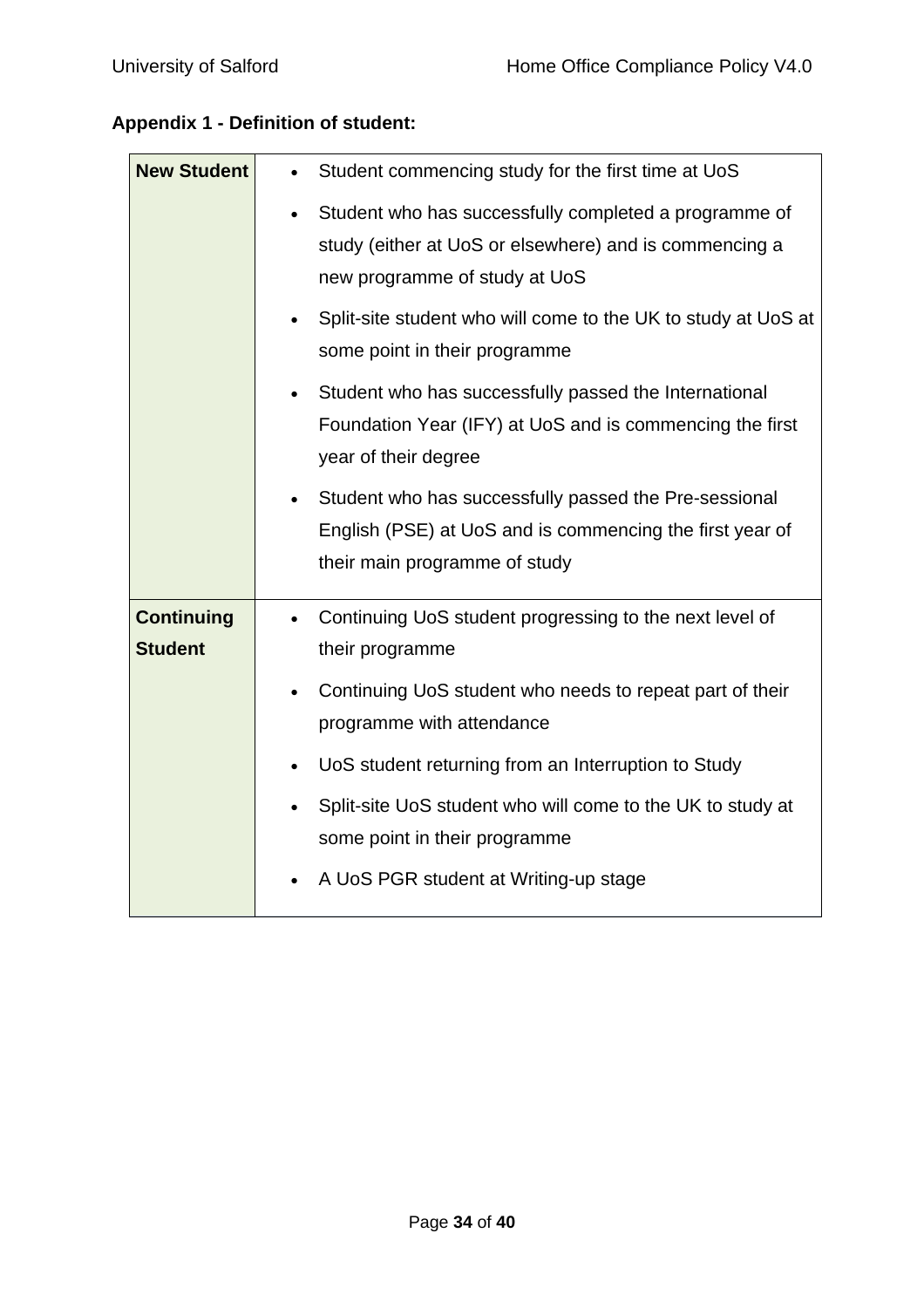|                                                | Appendix 2 - Information about course transfers (at the same, higher or lower |  |  |  |
|------------------------------------------------|-------------------------------------------------------------------------------|--|--|--|
| academic level) from 6 April 2016 <sup>8</sup> |                                                                               |  |  |  |

|              | <b>Transferring/Progressing</b>                                                                                                                                                                                                     | <b>Current</b><br><b>Course and</b>                                                                     | <b>Action</b><br>needed <sup>^</sup>                                                                                                                                                                                                                                                                     | Why action<br>identified is                                                                                                                                                                               |
|--------------|-------------------------------------------------------------------------------------------------------------------------------------------------------------------------------------------------------------------------------------|---------------------------------------------------------------------------------------------------------|----------------------------------------------------------------------------------------------------------------------------------------------------------------------------------------------------------------------------------------------------------------------------------------------------------|-----------------------------------------------------------------------------------------------------------------------------------------------------------------------------------------------------------|
|              |                                                                                                                                                                                                                                     | visa length                                                                                             |                                                                                                                                                                                                                                                                                                          | needed                                                                                                                                                                                                    |
| 1            | Student transferring course<br>before completion of the<br>course that CAS was issued<br>for. <sup>o</sup><br><sup>o</sup> New course <b>MUST</b> be at<br>the same academic level<br>and related to the previous<br>course studied | Student will<br>be able to<br>complete new<br>course within<br>the timeframe<br>of current<br>visa.     | Student does<br>not have to do<br>anything in<br>terms of visa<br>provided they<br>have enough<br>time on their<br>visa to<br>complete the<br>new course<br>and it is the<br>same<br>academic<br>level. Transfer<br>request will be<br>processed in<br>line with the<br><b>UoS</b> transfer<br>guidance. | Not applicable                                                                                                                                                                                            |
| $\mathbf{2}$ | Student transferring course<br>at the same academic level<br>(not due to a work<br>placement)                                                                                                                                       | Student will<br>not be able to<br>complete new<br>course within<br>the timeframe<br>of current<br>visa. | If visa does<br>not cover full<br>duration of the<br>new course,<br>sometime*<br>before visa is<br>due to expire<br>student will<br>need to leave<br>the UK and<br>extend visa<br>from<br>overseas.                                                                                                      | This is because<br>student is<br>unable to<br>demonstrate<br>academic<br>progression.<br>Student is still<br>able to re-apply<br>for a new visa<br>from outside<br>the UK and<br>then return to<br>study. |
| $\mathbf{3}$ | Student wishes to transfer<br>to same course (at same<br>academic level) that<br>includes a work placement                                                                                                                          | Student will<br>not be able to<br>complete new<br>course within<br>the timeframe<br>of current<br>visa  | As visa does<br>not cover full<br>duration of the<br>new course<br>that includes<br>the work<br>placement<br>element,<br>student must                                                                                                                                                                    | This is because<br>student is<br>unable to<br>demonstrate<br>academic<br>progression.<br>Student is still<br>able to re-apply<br>for a new visa.                                                          |

<sup>8</sup> For students with a Tier 4 visa issued before 06 April 2016, please speak to HOCT for further information.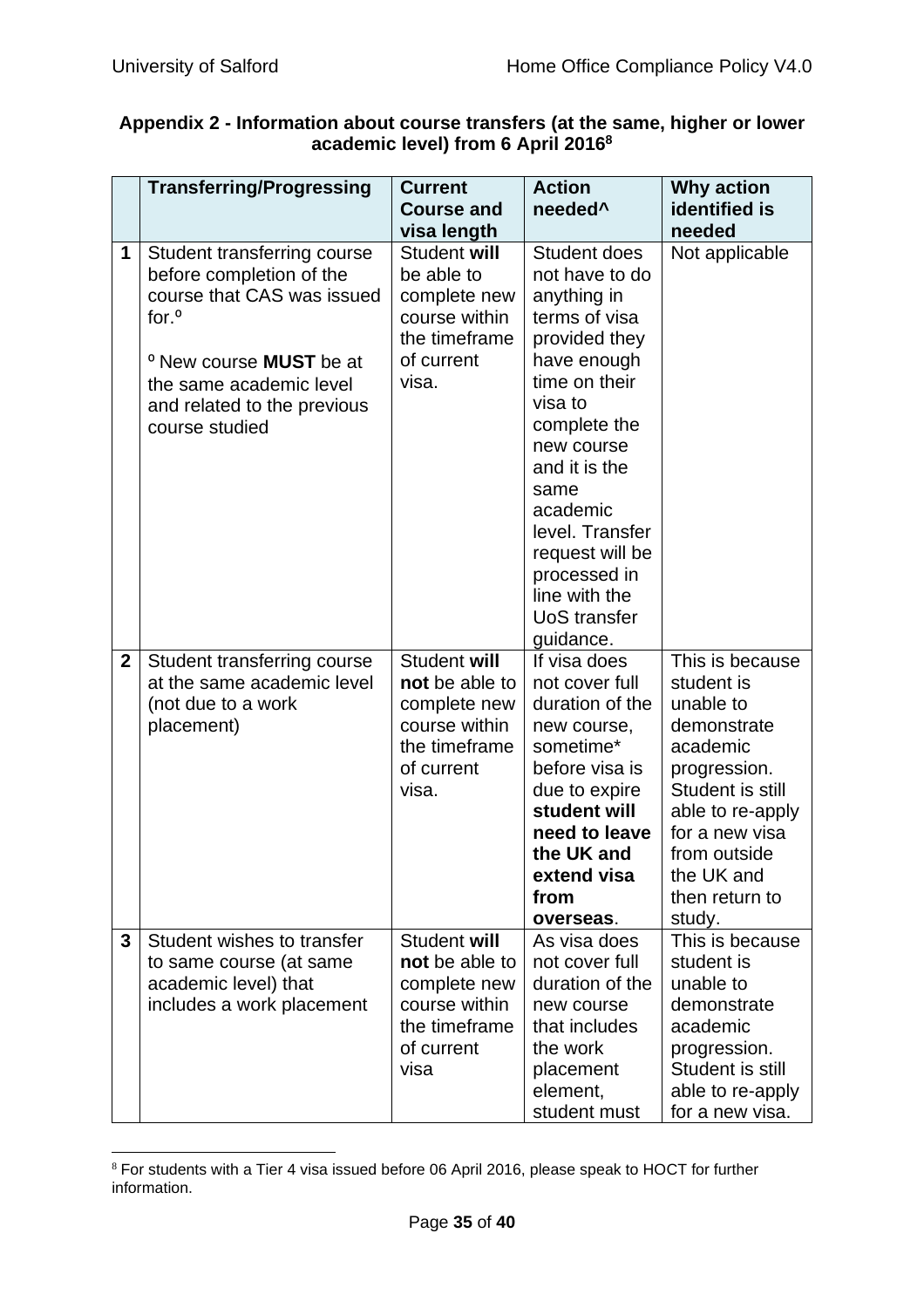|   |                               |                    | extend their         |                    |
|---|-------------------------------|--------------------|----------------------|--------------------|
|   |                               |                    | visa either          |                    |
|   |                               |                    | three months         |                    |
|   |                               |                    | before start of      |                    |
|   |                               |                    | placement or         |                    |
|   |                               |                    | three months         |                    |
|   |                               |                    | before end of        |                    |
|   |                               |                    | current visa         |                    |
| 4 | Student has successfully      | <b>Student has</b> | Student will         | This is because    |
|   | completed (or is on track to  | completed/         | be able to           | the learning       |
|   | successfully complete) one    | will complete      | apply for new        | outcome of         |
|   | course and is moving to a     | course within      | visa for the         | previous course    |
|   | new course which is at a      | timeframe of       | new course           | has been/ will     |
|   | higher academic level than    | current visa       | within the UK        | be achieved        |
|   | the previous course.          | and has            | (provided new        | and academic       |
|   |                               | received/ or is    | course starts        | progression is     |
|   |                               | due to             | within 28 days       | demonstrable       |
|   |                               | receive a          | of current visa      |                    |
|   |                               | CAS for new        | expiry date)         |                    |
|   |                               | course.            |                      |                    |
| 5 | Student is able to move to a  | At the point       | <b>Student needs</b> | This is because    |
|   | higher award or level of a    | student            | to extend their      | student is         |
|   | course before award for       | moves to the       | visa from            | unable to          |
|   | current course has been       | higher award       | outside the          | demonstrate        |
|   | made.                         | or level, they     | UK* in order         | academic           |
|   | Courses this could apply to   | will not have      | for them to          | progression        |
|   | include:                      | been               | complete this        | because they       |
|   | □ MPhil to PhD**              | awarded the        | higher               | have not           |
|   | PGCert or PGDip to            | qualification      | qualification.       | attained the       |
|   | Masters level**               | that they          |                      | learning           |
|   | □ BEng to MEng <sup>11</sup>  | originally         |                      | outcome that       |
|   |                               | obtained their     |                      | the original visa  |
|   | In cases such as this         | visa for. They     |                      | was granted.       |
|   | ATAS may be required          | will, therefore,   |                      | Student is still   |
|   | $\sim$ In cases such as this  | need to            |                      | able to re-apply   |
|   | ATAS will be required         | obtain a new       |                      | for a new visa     |
|   |                               | visa to            |                      | from outside       |
|   |                               | complete the       |                      | the UK to return   |
|   |                               | higher award       |                      | to study for the   |
|   |                               | or level of        |                      | higher             |
|   |                               | course.            |                      | qualification.     |
| 6 | <b>Extension required for</b> | PhD student        | Student is           | This is a noted    |
|   | same level of course -        | requires visa      | able to apply        | exception within   |
|   | <b>PhD ONLY</b>               | extension          | to extend in         | the Immigration    |
|   | PhD student needs a visa      | because            | the UK               | <b>Rules where</b> |
|   | extension to complete their   | either they        |                      | PhD students       |
|   | current course of study       | have been          |                      | are permitted to   |
|   |                               | given an           |                      | extend their       |
|   |                               | academic           |                      | Student visa       |
|   |                               | extension or       |                      | within the UK      |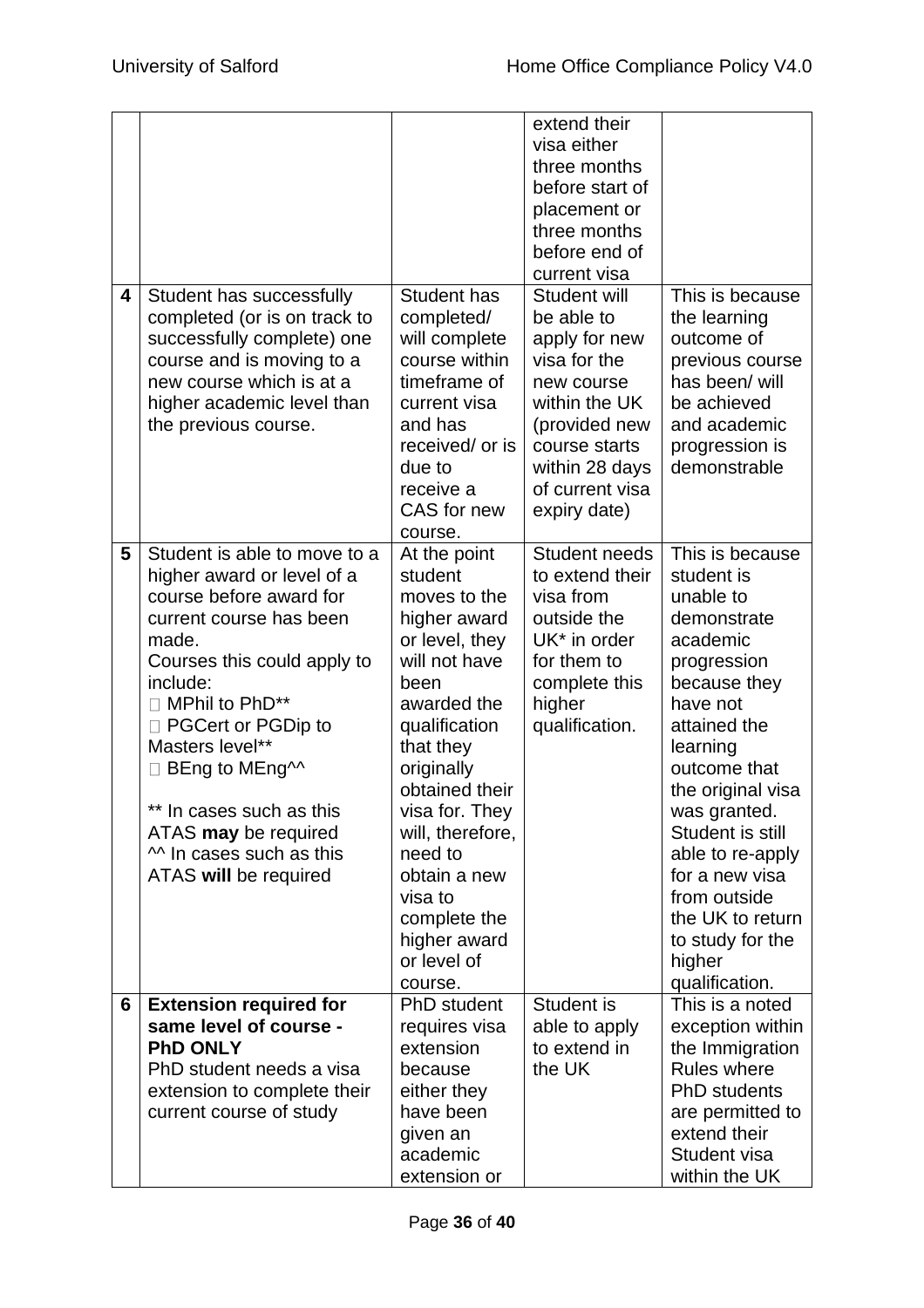|                |                            | their area of   |                        | provided they    |
|----------------|----------------------------|-----------------|------------------------|------------------|
|                |                            | research has    |                        | meet all other   |
|                |                            | changed         |                        | requirements to  |
|                |                            |                 |                        | obtain a CAS     |
|                |                            |                 |                        | from UoS         |
| $\overline{7}$ | Moving to a lower award    | <b>Students</b> | Student will           | Student is       |
|                | A PhD student who will not | cannot use      | need to leave          | unable to        |
|                | be able to achieve a PhD   | current         | the UK <sup>*</sup> to | demonstrate      |
|                | but may be eligible for a  | Student visa    | obtain a new           | academic         |
|                | lower award of MPhil       | to study at a   | visa to cover          | progression      |
|                |                            | lower level     | them for this          | because they     |
|                |                            | than that the   | lower-level            | have not         |
|                |                            | visa was        | course.                | attained the     |
|                |                            | granted for.    |                        | learning         |
|                |                            | Length of       |                        | outcome for the  |
|                |                            | current visa    |                        | original visa    |
|                |                            | may not         |                        | they were        |
|                |                            | cover the       |                        | granted.         |
|                |                            | additional      |                        | Student is still |
|                |                            | work that they  |                        | able to re-apply |
|                |                            | are required    |                        | for a new visa   |
|                |                            | to do to        |                        | from outside     |
|                |                            | obtain the      |                        | the UK to return |
|                |                            | <b>MPhil</b>    |                        | to study.        |

^ Assumes that student is within the current time limit allowed under a Student visa for their level of study

\*This should be at a time when student does not have to attend classes or undertake assessments.

**N.B.** The Academic Regulations for taught students make the following points in regard to course transfers:

*6.2.3 A student may be permitted to transfer between modules on a programme of study up to the end of the second week of teaching.*

*7.6.5 A student who has failed the placement module within a three-year sandwich honours degree programme shall be permitted one reassessment opportunity only and shall not be permitted to retake the module. A student who does not pass the placement module at reassessment may transfer to a designated non-placement programme. A student who transfers to the designated non-placement programme*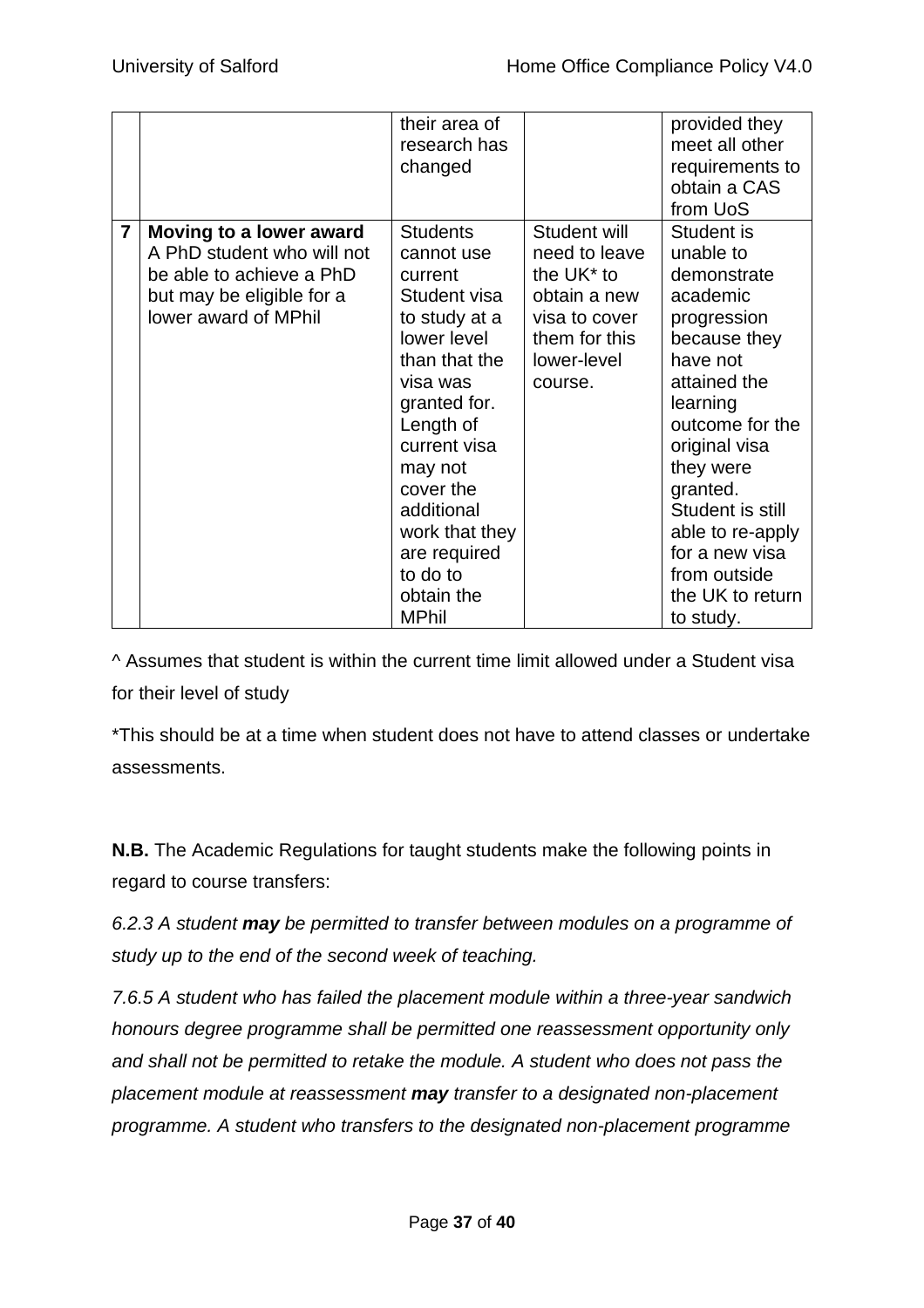*after failing the placement reassessment shall undertake replacement level 5 modules as a third and final retake opportunity to progress to level 6.*

It should also be noted that the [Programme](https://sss.salford.ac.uk/ProgrammeTransfer/Guidance/0) Transfer Guidance on the Student Portal advises 'if you are a Tier 4 [i.e. Student Route visa holder] student you should also discuss your proposed transfer with the Home Office Compliance Team.' Furthermore this guidance states that before requesting a course transfer a Student Route visa holder should make themselves aware of the Student Route regulations and avail themselves of advice from HOCT.

The process that governs a student's programme change (reproduced below) also signposts the case to HOCT, so that they can make an assessment of whether the change significantly alters the student's learning outcome; their level of qualification; or time to complete.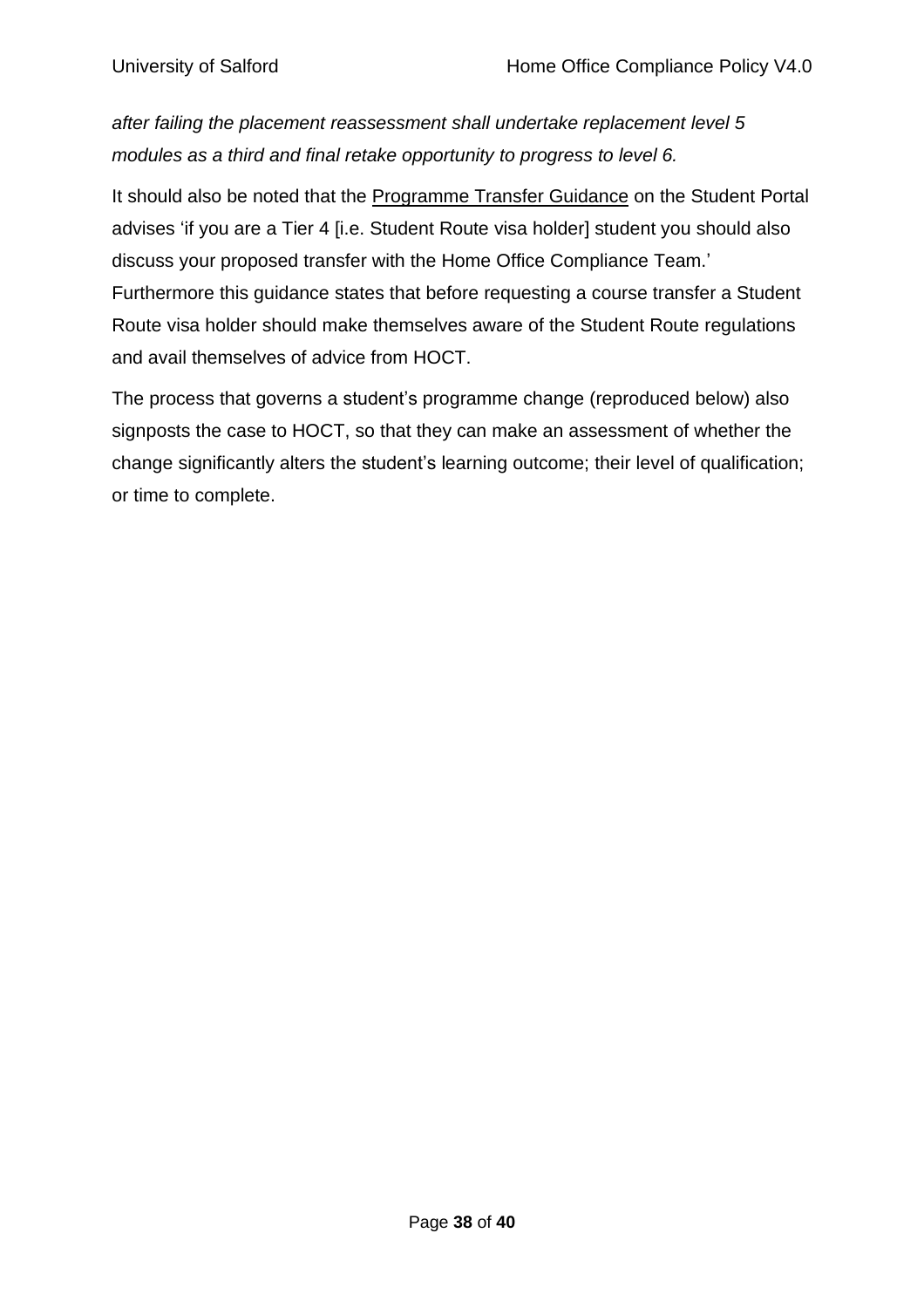